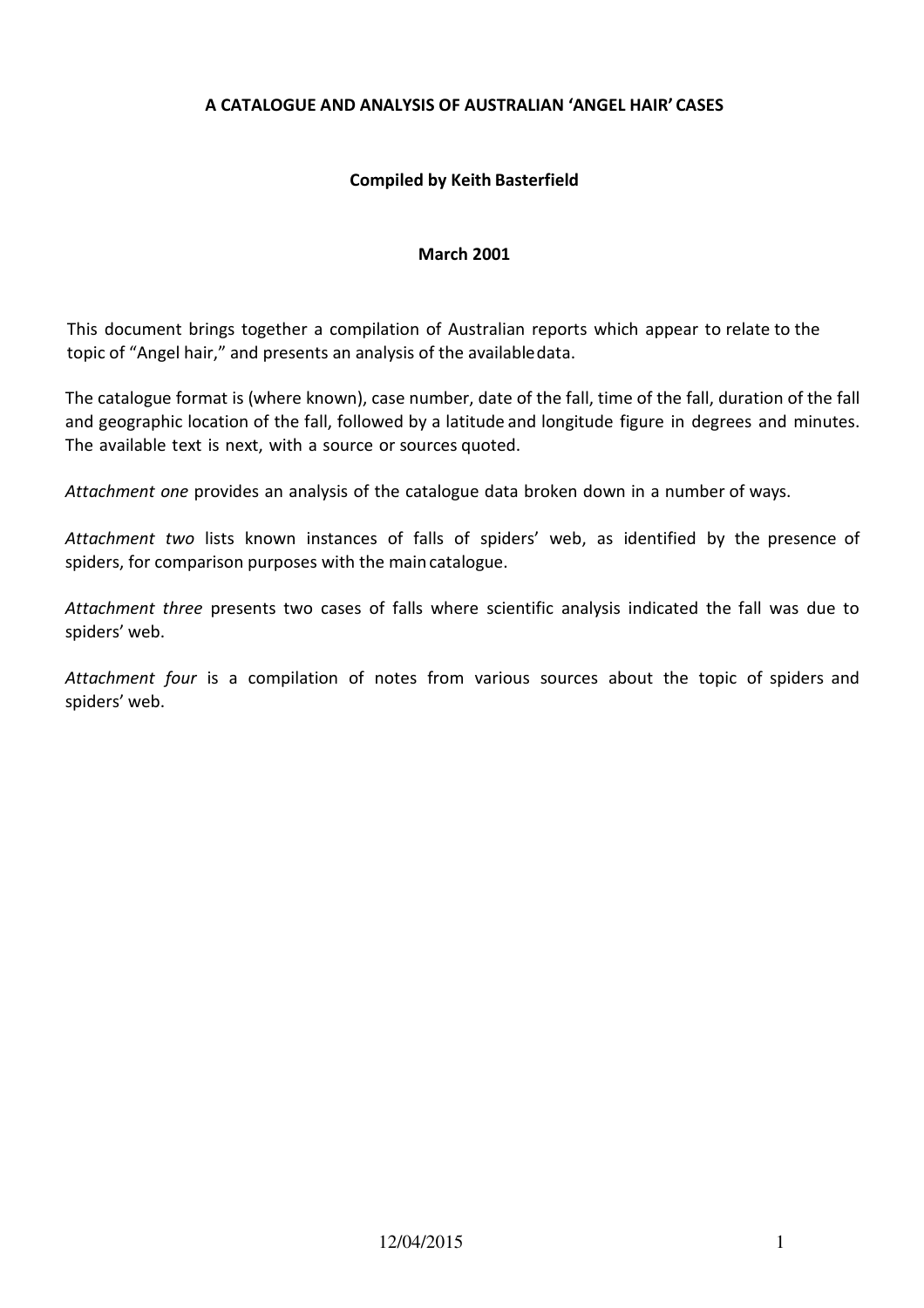## **THE CATALOGUE**

## **(1) Kingsthorpe Queensland (Date unknown)**

"My neighbour, Mrs E Kath, while in her garden happened to look up and saw what she thought was a huge flock of birds, or a large amount of smallish pieces of tissue paper high in the cloudless sky. However, several pieces came floating down. She examined them and found they were like lather off soap. They quickly melted in her hand."

*Source: (1) Morell, R W (1983). "Some observations on Angel Hair" OSEAP Journal 1(2):6. Gives a date of 13 July 1959 and cites Hervey as his source. (2) Hervey, M (1969). UFOs over the Southern Hemisphere. Sydney. Horwitz. p122 carries a letter from one Mrs Kajewski, Kingsthorpe but provides no date and is listed under a heading of "First hand reports (Queensland, Northern Territory and New Guinea.)"* 

## **(2) Winter 1914 Mid-afternoon Ca 60mins. Mount Lyndhurst Station Far North of South Australia (30.12S 138.34E)**

"I would like to add my experience with this silk like substance which has fallen on farms recently. During the unusual weather conditions following the break of the 1914 drought, in the Far North of SA (at a boundary riders hut called Leslies Well on Mount Lyndhurst station) the weather was cool and damp following the first winter rains.

In mid-afternoon, on a steady light breeze from the south-west, this substance floated by at a constant altitude. Some pieces, six to nine inches long, fell to earth and dissolved in about minutes, leaving no trace.

This visitation lasted about an hour, and was followed by another two or three weeks later, in the same conditions. My late father spoke of several visitations, especially after the great drought of the 1860's. The consensus was that the substance was an atmospheric fungus."

*Source: Letter to the Editor from E C Finn, Seaview Road, Lynton. Adelaide Advertiser. 25 May 1968.* 

## **(3) October 1953 Victoria**

"In recent years only a few UFO reports refer to a filamentous substance "angel's hair", having been seen falling from the sky after a flying saucer had passed over. In the case below, the second in Australia but only now reported to UFOIC, it is believed that the same substance is involved. In the earliest report of October 1953, over Victoria a sample was recovered and made available for laboratory analysis. The examination revealed that the substance consisted of a nylon-like amorphous mass with traces of magnesium, calcium, boron and silicon. Since then the original material, which was kept in an air-tight container shrank from three to a mere half inch without residue." (A photograph of the remaining sample was shown.) (1)

*Source: (1) Australian Flying Saucer Review (NSW) No. 9 p12 (including photo). Other references: (2) UFOIC Newsletter Nov. 1966 p12. (3) Saga's UFO Report Dec 1977 p27.*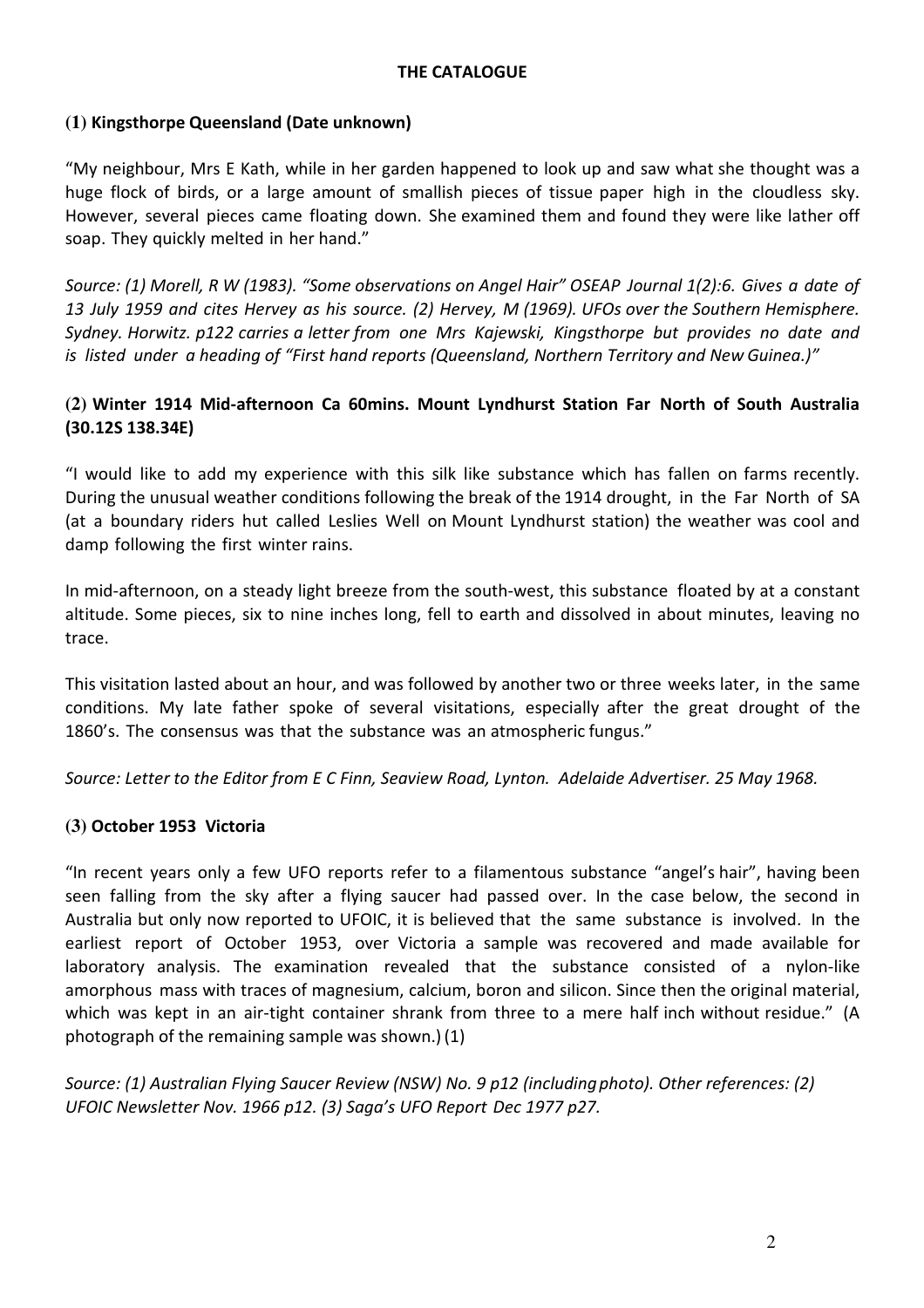## **(4) 9 October 1953 1550 hrs Caulfield Melbourne Victoria (37.49S 144.53E)**

"While cycling along a street in the Melbourne suburb of Caulfield at about 3.50 p.m. on October 9th 1953, Mr John Anderson noticed a silken thread curving to the roadway. On investigation, it turned out to be a grey-white, cobweb-like filament which was draped around a telegraph pole at a point a few feet from the top, and across to a tree, growing in a nearby church forecourt. The thread had a tendency to become wrinkled as thin woollen threads do, and on handling, rapidly disintegrated until no trace of it was left.

Returning to his home with a tangled length of the substance, Mr Anderson placed it on top of an ink bottle while debating what to do with it, but before a sample could be analysed the substance, again disappeared, this time within an hour."

*Source: Hervey, M (1969). "UFOs over the Southern Hemisphere." Sydney. Horwitz. p.72.*

*Weather: Essendon Airport 3pm 19.6C 8/8 cloud cover Wind from NW at 37km/hr.* 

## **(5) 12 May 1954 1600hrs Shepparton Victoria (36.23S 145.24E)**

"Mr Ramon Estrada, of Shepparton, reported that at 4pm on May 12th 1954, he happened to see silklike threads floating down from the sky. He also saw several long strands of this material sailing north. The average length of these strands was thirty feet. At 4.30 pm there was a similar occurrence, only the number of strands was doubled.

Mr Estranda gathered some of these filaments and although they became wrinkled, they did not disintegrate. In an air-tight container he sent a sample of this mysterious substance to the headquarters of AFSB which, in its subsequent report, said that the substance was pure white in colour, silky in formation, though harder in texture. It was odourless, warm on touch like cotton, and different from cobwebs which, after a time, are sticky and grey.

A microscopic examination revealed a mass formation of uniform threads of a very fine type. A comparison with the microscopic analysis of cobwebs showed that the Shepparton filaments were coarser. There was some resemblance to white raw silk or even nylon. The 'Cosmic Silk' was highly susceptible to the disintegrating action of the atmosphere and the sample had to be kept in a tightly-closed container. The substance did not dissolve in water. A test in a strong caustic soda solution caused the matter to disappear momentarily. It burned rapidly, leaving no smell or ash unlike wool, cotton, silk or cobwebs.

The threads were not sticky, or oily but dry. Like silk they stretched easily at the ends as little hairs were detached from the spool. The most important characteristic was the length of the original strands coming down from the sky which averaged thirty feet.

*Source: Hervey, M (1969.) UFOs over the Southern Hemisphere. Sydney. Horwitz. pp73-74.*

*Weather: Bureau of Meteorology unable to supply details for Sheapparton for this date.*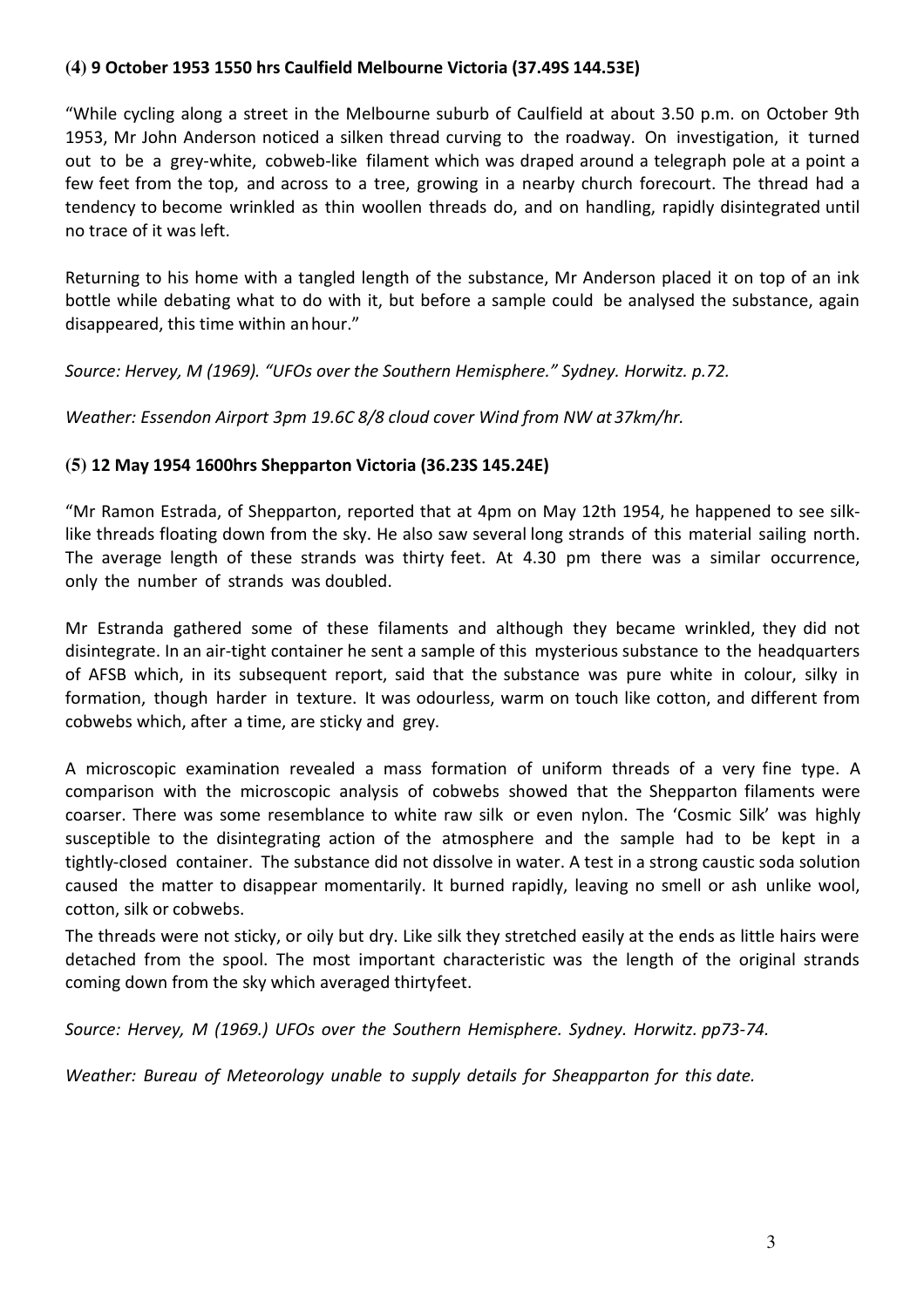## **(6) October 1955 Port Augusta South Australia (32.30S 137.46E)**

"October-, 1955 Port Augusta Australia Yes" (1) In a section about angel hair, where 'yes' refers to a 'UFO in area.'

White filament falls at time of UFO sighting (2).

*Source: (1) Stringfield, L H (1957). "Inside Saucer-Post...3-0 Blue" Cincinnatti. p50. (2) CUFOS trace catalogue.* 

## **(7) 10 July 1956 Melbourne Victoria (37.49S 144.53E)**

"Millions of gossamer threads draped Melbourne's seaside suburbs and hung from wire and trees, but then completely vanished in a few hours. A Commonwealth Industrial Organisation studied and tested them with ethyl acetate, acetone and lactophenol dye. They magnified the threads 100 diameters, burned, and melted them. They decided that the threads were not wool, did not come from feathers, were not cotton, nor did they appear to be any known synthetic fiber."

*Source: (1) Saga magazine's UFO Report Dec 1977 p 26. (2) Flying Saucer Review (UK) Jul/Aug 1956 p27.*

*Weather: Essendon Airport 12 noon 8.9C 2/8 cloud Wind from S at 11km/hr.* 

## **(8) 5 August 1961 0820hrs 55mins Mt Hale Station Western Australia (26.03S 117.15E)**

"Twelve round flying objects, moving fast in pairs, were sighted on August 6th, 1961, by ten independent witnesses near Meekatharra. They left a white trail of "streamers" which crumbled and disappeared when picked up by startled watchers at Mt Hale station, seventy-five miles west of Meekatharra. The silvery, round objects passed over the station at regular intervals between 8.20 and 9.15 am.

One of the witnesses, Mr E Payne, stated: "The objects were flying at an altitude of 8,000 to 10,000 feet. I picked up one of the 'streamers', but it vanished in my hands as it touched my skin." He drove into Meekatharra to report the incident to the police. Constable J Coyle checked with the Department of Civil Aviation, which said that no aircraft were in the area and no meteorological balloons had been sent up. An official said that the RAAF would make a report on the sightings to the Department of Air."

# *Source: Hervey, M. (1969.) UFOs over the Southern Hemisphere. Sydney. Horwitz. p156. (Hervey gives date as 6th August.)*

Apart from (deleted) the following persons saw the objects. (deleted). The persons mentioned are "I am a Shearing Contractor aged 37 years and am at present working at Mt Hale station which is situated about 70 miles west of Meekatharra. My home address is (deleted). About 8.20 am on the 5th August, 1961, Mr (deleted) Mt Hale Station came over the shearing shed and asked me to have a look at two objects in the sky. The objects were round in shape, bright silver, about 2 feet each in diameter, that is from ground level. The objects appeared to be about 8 to 10,000 feet, possibly higher. They were travelling at a fast speed and could be kept in sight for only about two minutes. Their course appeared definite, no surface wind. In all 12 objects were sighted, the last being about 9.15 a.m. They appeared to be in pairs. The objects gave off a white substance which took on various shapes whilst falling to the ground. The white substance was followed and I managed to pick up some of the substance. It was of snow white colour and appeared to be in a fine mesh. It crumbled very easily.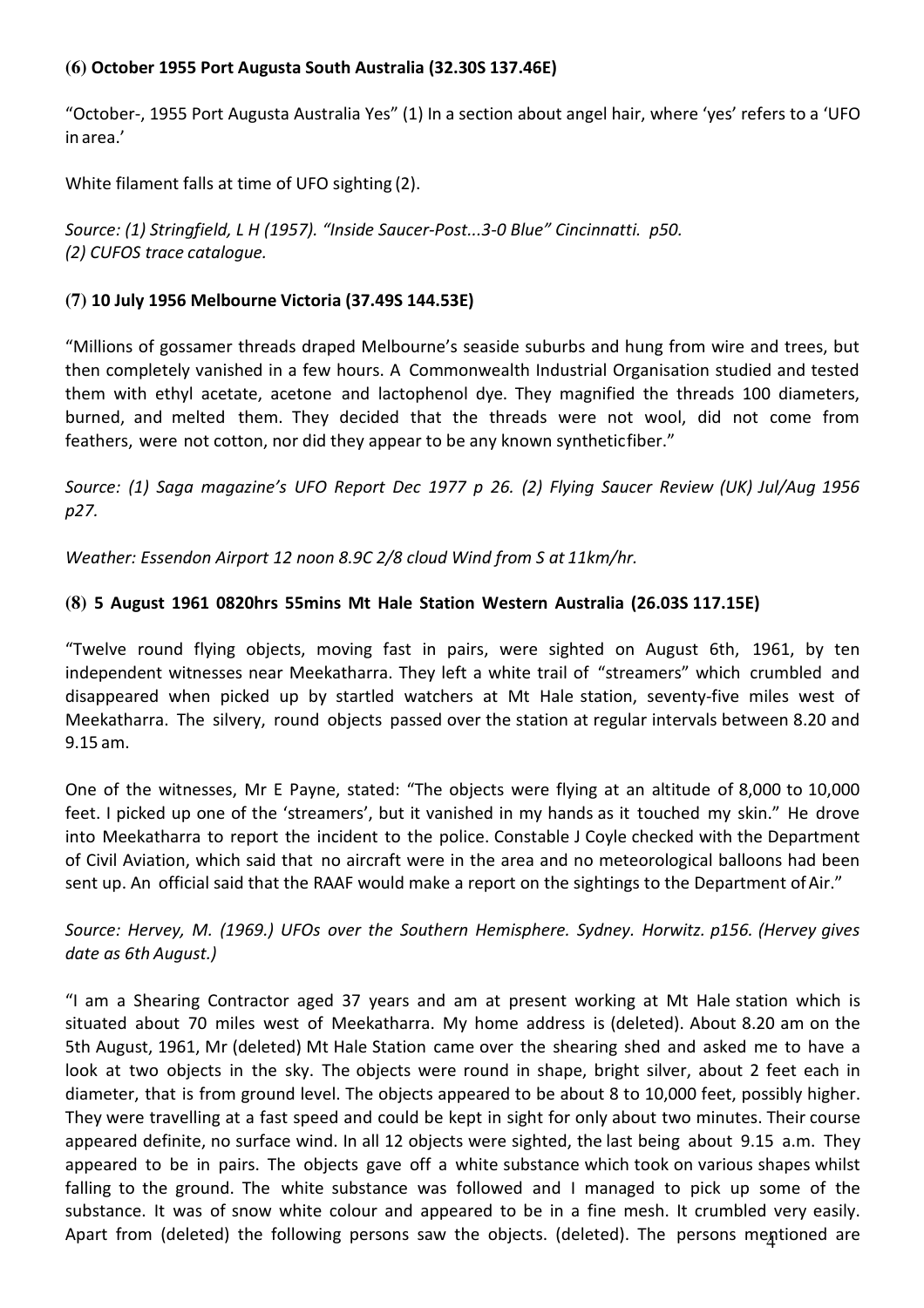shearers employed by me. Some station hands also saw the objects...."

*Source: RAAF files.*

*Other references are (1) APRO Bulletin 1962 1 p1 (2) Lorenzen, C & J (1969.) UFOs The Whole Story. New York. Signet. p232. (3) Adelaide Advertiser 7 August 1961. (4) Holledge, J (1965). Flying Saucers Over Australia. Sydney. Horwitz. p86. This source mentions that the objects travelled from N to S.*

*Weather 9am Meekatharra 15.2C 1/8 cloud Wind from N at 18km/hr.* 

# **(9) 6 June 1962 1120hrs Caroda New South Wales (30.01S 150.22E)**

"On 6th June 1962, at 11.20 a.m., six silent UFOs, erratically flying high in a cloudless sky, attracted the attention of residents of "Shalimar" Caroda. The first of these objects resembled a very brilliant star, and climbed slowly to an altitude slightly south of the zenith, where it became too small to be seen.

A few minutes later, a second silvery globe was observed travelling from the north about half-way between the zenith and north-east horizon, then in an arc which brought it overhead. After completing a circle, it hovered for ten seconds, then moved off in a south-easterly direction where it was lost from view about 30 degrees above the horizon. Of all the objects, this one was the lowest and best defined, enabling its circular outline to be distinguished from that of an aircraft.

A third object appeared, resembling the first and following a similar route. Then another very high speck of light became visible in the west. It appeared to leave a trail of shiny, web-like filaments, which gradually disintegrated as they drifted through the air. Two UFOs, followed very high in the sky and were seen for only a short while.

Mrs Jean Williams, her daughter Julie and Mrs Marie Moore are agreed that, for some time afterwards, a hazy mist of light threads seemed to fill the sky. Mr S Willams, who returned home later, noticed that these traces of silvery thread, which slowly disintegrated , were sometimes as long as five feet, and seemed to be of a fine nylon- like texture. Although a search over the countryside for traces of these wispy threads was to no avail, he is convinced that the strange substance emanated from the flying saucers which had passed overhead.

*Source: Hervey, M (1969.) UFO over the Southern Hemisphere. Sydney. Horwitz. pp47-48.*

*Note: Caroda is 140km NNW of Tamworth. Weather: 9am Narrabri West 7.2C Cloudless Wind-calm.* 

# **(10) 11 May 1968 Brinkley South Australia (35.15S 139.13E)**

Web-like strands, up to a chain in length, floated down like snow, on a farm belonging to Mr R A Kennett. He said that it was similar to asbestos rope of pencil width, which stuck to soil and twigs. Mr Mincham of the South Australian Museum believes it to be spiders' web.

*Source: Sunday Mail 12 May 1968.*

*Note: Compare this case to the others of May 1968 listed in attachment 2. Weather: 12noon* 

*Adelaide 16.1C 6/8 cloud Wind from the W at 11km/hr.*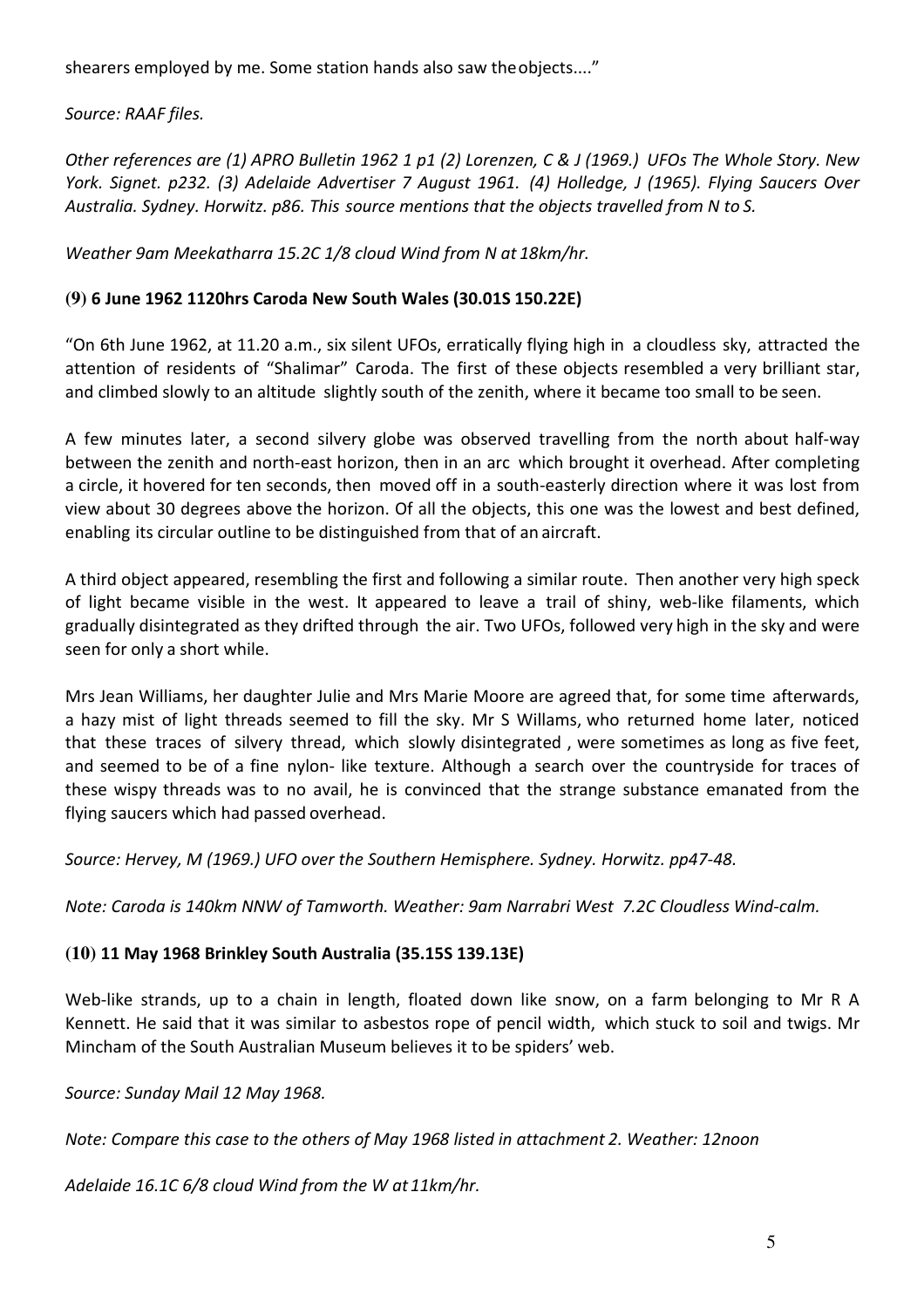## **(11) 11 May 1968 Cheltenham Adelaide South Australia (34.56S 138.36E)**

Web-like "fine woven cotton" was seen on a lawn and draped over wires and a fence. Mr V H Mincham of the SA Museum believed it to be spiders' web.

*Source: Adelaide Advertiser 13 May 1968.*

*Note: Compare this case to the others of May 1968 listed in attachment 2. Weather: 12noon* 

*Adelaide 16.1C 6/8 cloud Wind from the W at 11km/hr.*

#### **(12) 29 August 1969 Mid afternoon Grafton New South Wales (29.41S 152.56E)**

"Mid afternoon found me relaxing on a surfboard in the middle of the Clarence River. I noticed streams of fine white filament coming down (out of the sky) over the river. I was immediately fascinated as this was a great opportunity to directly sample what I took to be a good example of a natural phenomenon. I took the streams to be the floating web of migratory balloon spiders. I also knew that in UFO lore material of a similar appearance was occasionally linked to UFOs-namely "angel hair" thought by some researchers to be a by product of whatever strange processes powered flying saucers. So that afternoon I paddled over to the riverbank where large amounts of this "spider web" were coming down. I felt that getting a good look at this stuff and keeping samples would be a handy resource or a calibration for the unlikely prospect of coming across alleged UFO related "angel hair"-an exotic item of UFO physical evidence. What I was not prepared for was the improbable. There in my hands was material that did not quite fit into the migratory spider web category. There were no tell tale baby spiders. As the baby spiders can quickly detach themselves from the web, the absence of spiders did not in itself intrigue me. What followed did. I began rolling up a copious amount of the material in my hands. The filaments diminished in size (not too unusual given the viscous changes that can occur in those conditions, particularly with the possible addition of water from my hands), and then the material eventually dissipated into nothing visible and leaving no trace. It gave the impression of rapid sublimation from solid to gas, but no vapors or odor were noticed. The properties of spiders web are well known, and apparently disappearing to touch is not one of them! With the realization that I may be dealing with something exotic I raced to a nearby residence to get some sample jars. The fall of filaments had been quite profuse and much of it had come down along the riverbank. When I returned a few minutes later there was none in evidence. While only a very light breeze was apparent, the topography was such that spiders web should have been still in great profusion. I even entered the water and investigated the riverbank for a considerable distance in the direction of apparent travel. There was no trace of the filament fall. The material did not seem to be spiders web. So called "angel hair" had the reported characteristic of quickly disappearing. Was this the apocryphal "angel hair"-the "manna" of the saucers!

"Imagine my chagrin when I subsequently found out that at the same time, a number of Grafton people, including my own parents, had seen a UFO, described by some as an elongated white mass, travelling in a trajectory that would have passed over my river position but in a direction at right angles to the aerial flow of material I had witnessed. Perhaps the "UFO" may have been a more compacted mass of the filaments I had seen travelling in a different direction? While tantalizing the experience was ultimately frustrating. I had it right there in my own hands."

Source: (1) Personal communication from Bill Chalker to the author. 30 Dec 2000. *(2) Chalker, Bill (1996.) The Oz Files. Duffy & Snellgrove. Potts Point. pp4-5.*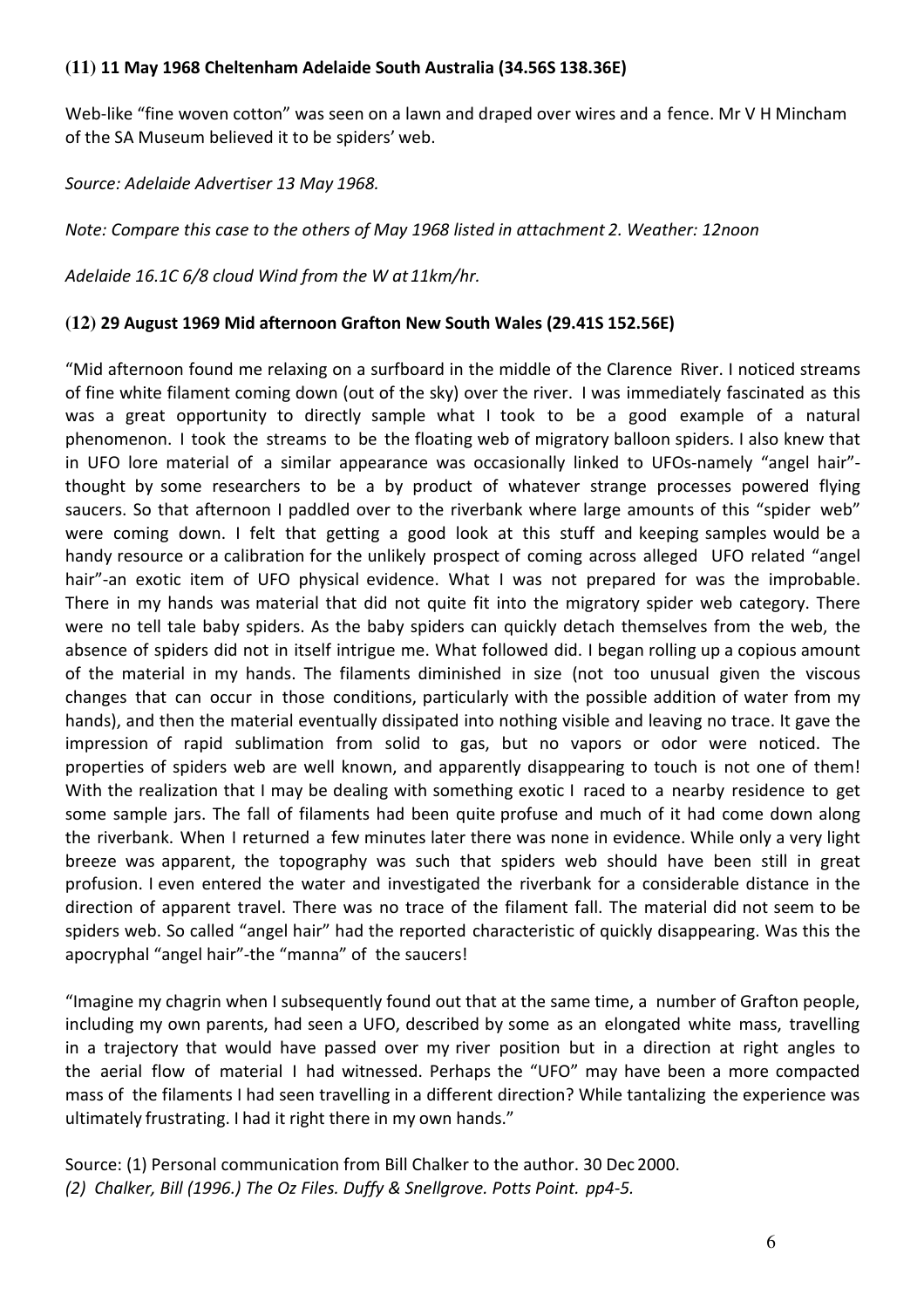## **(13) 14 March 1971 1600hrs Christies Beach Adelaide South Australia (34.56S 138.36E)**

Five silver objects were seen. Four of these were in a "box" formation, i.e. forming the corners of a square, and a fifth leading. Filaments were reported falling.

*Source: Personal communication from C Norris to J Burford. 20 May 1971. Weather: 3pm Adelaide* 

*30.7C 8/8 cloud Wind from the W at 11km/hr.*

## **(14) 15 March 1971 1510hrs 40mins Maslins Beach South Australia (34.56S 138.36E)**

Between 3.10 and 3.50pm Mr Matthews of Maslins Beach sighted objects described in the AFSRS Newsletter in the following terms: silvery white, globular, moving (a) rapidly west to east, (b) almost stationary. Some were rising until they disappeared. Some appeared to be double, joined together by a cord or thread. These double objects moved around each other in an apparently aimless pattern. Near the ground were a lot of pieces of what looked like white "fairy floss." When picked up and handled, this tended to "melt" or "disappear.'" It was extremely light and tenuous, and sometimes seemed to be made up of white strands, extremely thin. Some of the very high objects moved from west to east. Some in other directions. Some changed direction. The high ones went higher and disappeared. It was a perfectly cloudless day, bright sunshine. Absolutely no wind at ground level. "Small pieces were floating in our garden later."

#### *Source: AFSRS Magazine June 1971 p16.*

*Weather: 3pm Adelaide 21.7C 5/8cloud Wind from SE at 21km/hr.* 

## **(15) 28 November 1972 1400hrs Glenelg Adelaide South Australia (34.56S 138.36E)**

"At 1400 hours while working outside I noticed a length of glistening material wrapped round a signpost...Looking up, I could see that the sky was holding a small amount, and that in places around the Anzac Highway, pieces of "cobweb" had stuck fast to telephone cables and other objects. I was curious about the substance so collected a small sample in a plastic drinking cup. It did not dissolve before I placed it in a fairly airtight container at home.

Looking up near the Sun, strands of the cobweb could be seen., along with small spheres of it, drifting by occasionally. I cannot estimate the size of the spheres, because I had no reference point with which to guess their size, except blue sky...As sample specimens were sparse I decided that I would get the longest strand visible, which was the one initially seen...It was not easy collecting the sample in the open because of the wind and sunlight. However, a small piece of the thickest section was collected but unfortunately the thin strands dissolved into my fingers."

The news on the radio gave the temperature as 28.5 degrees C. There was an ENE wind blowing with a sea breeze. "The sea breeze was coming directly from the WNW and so were the strands."

The threads were thin and fine, with pieces up to four times at least thicker than other parts of the same strand. It adhered to everything, fingers and containers. The thinnest parts dissolved on the fingers almost immediately. No small spiders were seen near the substance. The majority of the web was shiny and transparent, but other pieces were solid and whitish in colour.

*Source: Personal communication from observer Peter Horne to Keith Basterfield.*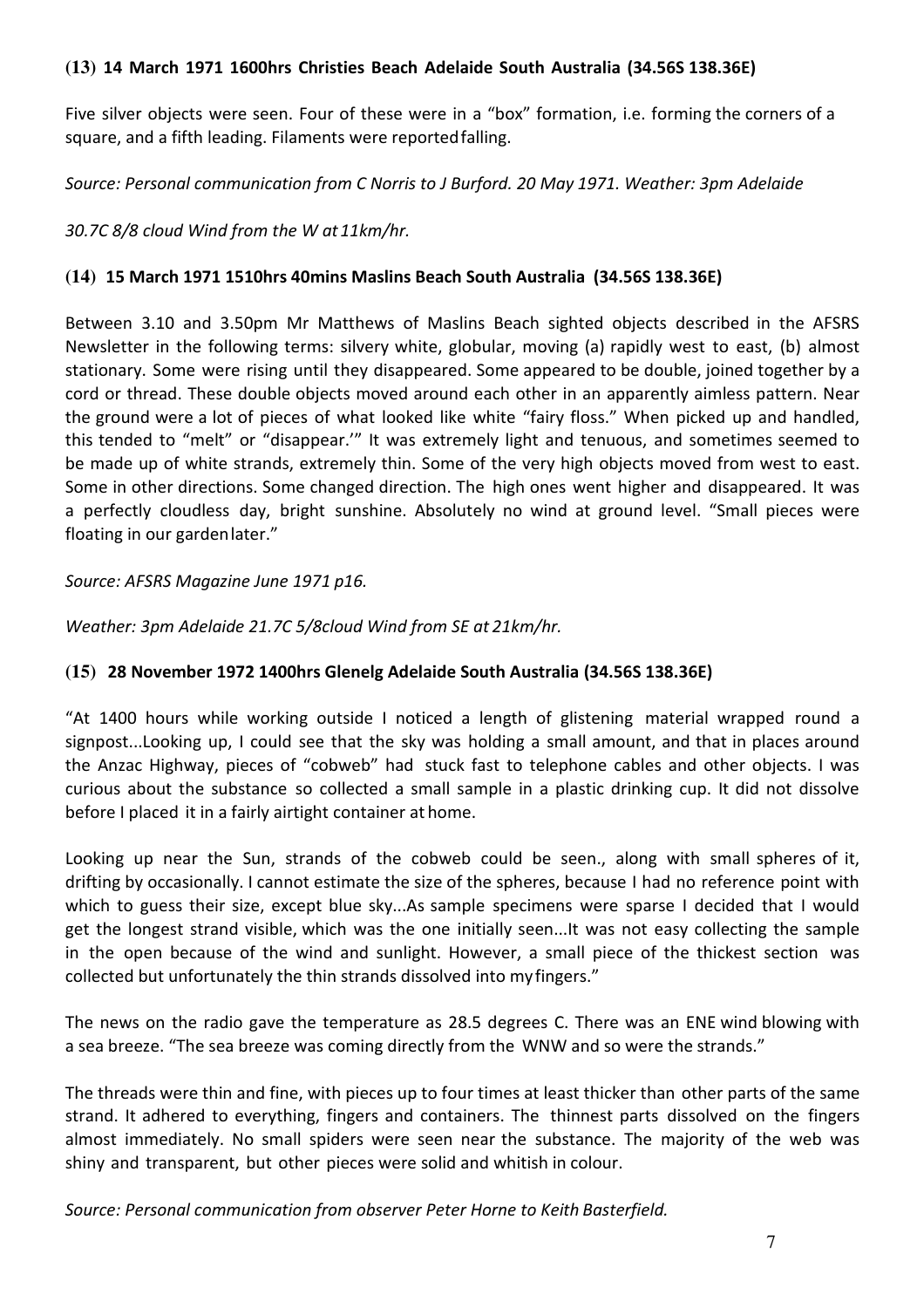## **(16) 19 May 1973 Gawler South Australia (34.36S 138.45E)**

Strange nylon-like patterns observed in the sky, which vapourised on touching when they descended. Looked like a "shower of nylon."

*Source: (1) The Gawler Bunyip newspaper 11 July 1973 (2) The Australian UFO Bulletin (Vic) Nov 1973.*

*Notes:. The Gawler paper carried a short piece in its "On the Grapevine" column in Jan 2001 calling for anyone who knew of the case. No response has been received to date by the author.*

*Weather: 12noon Adelaide 16.3C Cloudless Wind from the N at 5km/hr.* 

## **(17) 10 August 1998 (Sometime between midday and 1 pm) 90-120mins Quirindi near Tamworth New South Wales (31.30S 150.41E)**

A Mrs Eunice Stansfield, 61 and a female friend, Noelene Mozetic, reported seeing a silver ball travelling quickly across the sky from east to west. Several other objects were then seen in the sky, reportedly up to 20 altogether. They were a bright metallic grey in colour. Some moved quickly while others were stationary at times. There was no noise at all. One of the larger objects was seen to be two spheres connected by a cylinder shape.

The objects maneuvered across the whole sky in complex patterns. When the spheres were maneuvering, a light whitish material could be seen streaming from them. This material formed into long, white strands which fell slowly downwards onto telephone wires and trees. There was no surface wind. Air temperature was cool.

The material fell in surrounding areas. The female friend collected a piece of it, a 30cm long strand from a bush. "...it was extremely light, whitish and strong, like cotton, requiring a good tug to break. It quickly "dissolved" away to nothing when handled." A second piece was collected in a clean yoghurt container.

A Telstra technician, Gary from Gunnedah reported he was at Piallaway, 40km north of Quirindi at 2pm and saw masses of cobweb-like material falling around. The material evaporated upon handling.

The yoghurt container was passed to Moira McGhee and then to Bill Chalker for analysis of the contents.

The sample as received by Bill Chalker was approximately the size of a match head. The sample was placed in a freezer-no phase differences were noted. "The sealed container contents were then sampled through the intact gladwrap via an eppendorf syringe to sample any possible gas phase. None confirmed per comparison to ambient conditions & atmosphere."

A comparison of the Quirindi sample and known spider's web, using video microscopic imaging led to the conclusion that the Quirindi material was identical to the control sample of spider's web "...including inclusions of coloured webbing, which often occurs."

However, Chalker noted that the container with the original white material in it, was opened by the witness at a later stage to add some more of what she thought was the same material, but could have been ordinary spiders' web. (2)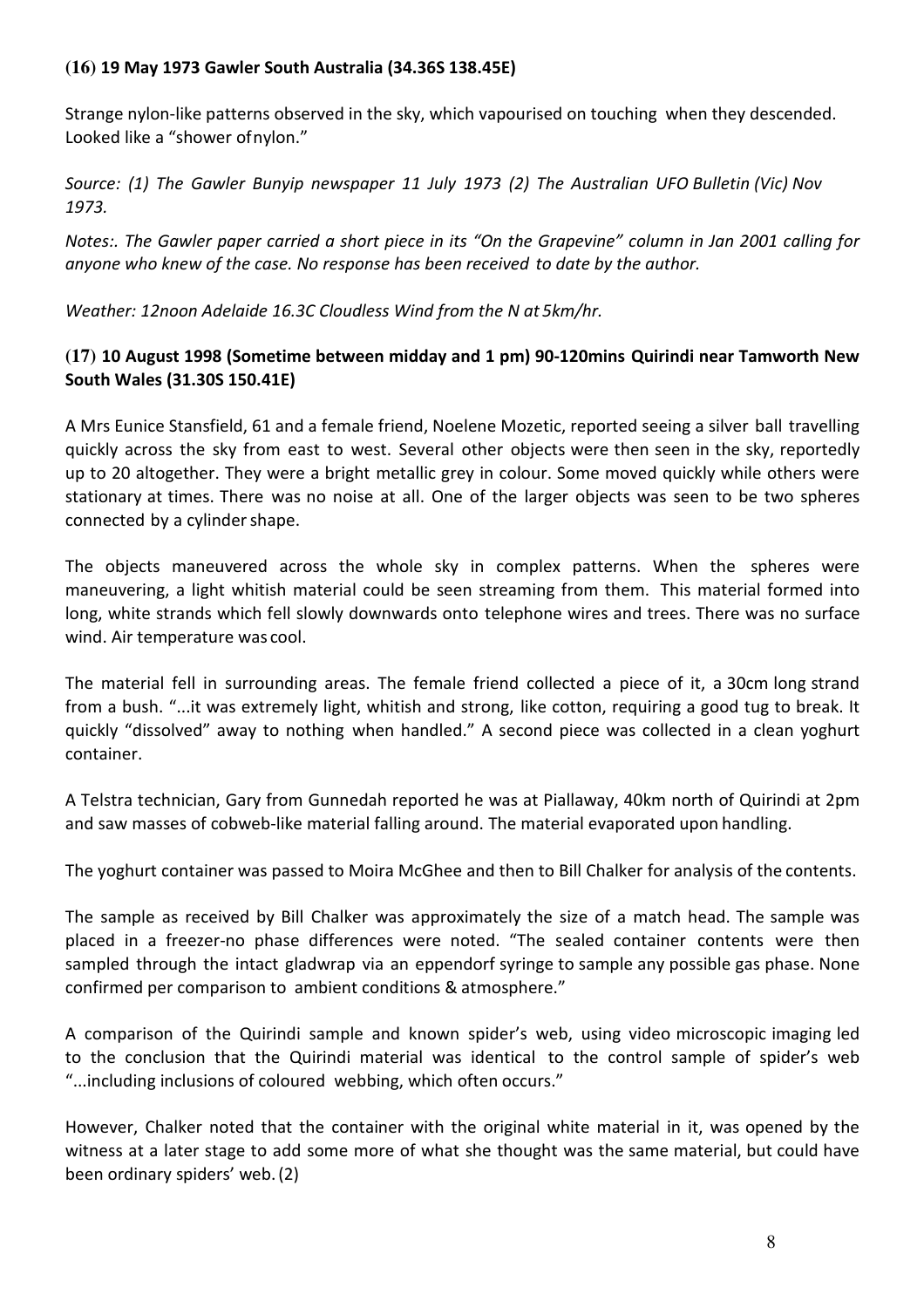Source: (1) Compilation published by the Keith Basterfield Network of sightings etc for 1998. *Investigators: Moira McGhee, Bill Chalker, Bryan Dickeson, Diane Harrison, Robert Frola UFO group: INUFOR, UFOIC, UFOR(NSW), UFOICQ. (2) personal communication from Bill Chalker to the author dated 30 December 2000.*

*Weather: 12noon Tamworth 14.4C Cloud cover data not available. Wind from the SW at 9km/hr.* 

# **(18) 9 June 1999 1000hrs (210-300) mins Esperance Western Australia (33.52S 121.54E)**

"A man witnessed tonnes of white filamentous threads falling from the sky .... Paddocks, hedges, trees were covered with the stuff and it hung off power lines in great shrouds with lengths up to thirty feet long.

Apparently the sky was thick with it up to a thousand feet or more. There was no wind. The threads fell from 10am to 3pm. All the paddocks in the area had a "sheen" caused by layers of the stuff. Peter, the witness, picked up some of the "hair" to try and get it analysed. A Cessna aircraft was flying around as low as 200 ft through the falling threads. Three contrails were stationary much higher, one with a spiral in it..." (1)

"The witness, Peter G was some ninety kilometres east of Esperance. At 10 am he noticed threadlike substance falling out of a clear sky. There was no wind. He travelled west, and near Esperance the stuff was still falling and continued to do so till 3 pm. Trees, bushes and power lines were festooned with threads up to four and a half metres long. The ground took on a sheen as the stuff settled. Reports came in from the north, east and west from Gibson's Soak, Condonup and Munglinup (33.43S 120.52E 80km West of Esperance), covering a 10,000 square kilometre area. The local paper ran a story and an Esperance resident Marilyn Burnet collected a sample. I had some of that sample analysed spectrographically and with electron microscopy. Copper, aluminium, zinc, iron, sodium, manganese, silicon and a number of other minerals were found in it, which eliminated the spider's web theory..." (2)

Another witness was located 85km East of Esperance, 15km in from the coastline. Long strands of white material settled on everything, with trees, fences and pastures covered. No unusual objects were seen in the sky. There was no associated noise. The length of the strands was estimated as 6 metres. No material was picked up. The material disappeared overnight. The sky was cloudless, with temperature estimated as 17-18C. No spiders were observed. (3)

*Source: (1) Brian Richards UFORUM Perth. E-mail on the Keith Basterfield Network list. 1 July 1999. (2) Richards, Brian (2000.) "West Australian Sightings" Journal of Alternative Realities.8(1). (3) Personal communication from witness to Keith Basterfield 14 February 2001.*

*Weather: 9am Esperance 13.9C 1/8 cloud Wind from the WSW at 8km/hr.*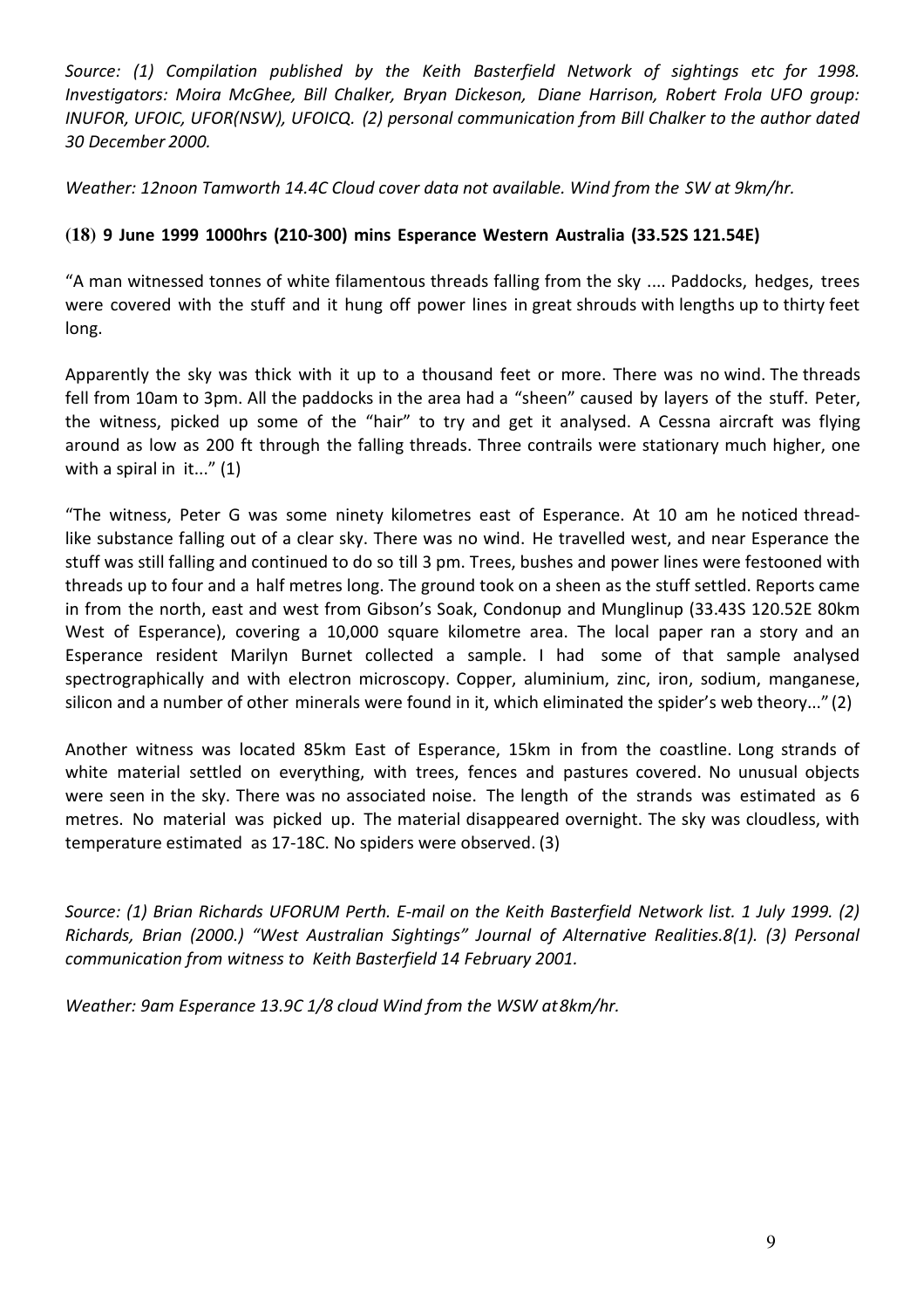# **(19) 5 August 2000 1130hrs 90 minutes Old Noarlunga (35.09S 138.29E) & Aldinga South Australia (35.16S 138.29E)**

A man spotted a silver disk in the sky, and called out his wife to look at it. Over the next 90 minutes they saw an additional three whitish balls and three things looking like a helicopter in shape, making a total of six to nine objects in all travelling west to east. The sky was completely cloudless at the time, with the temperature being mild. From the sighting of the first object there was a fall of material. Sheila stated that it fell in large wads/strands. She used a stick to pick up some of the material which fell onto her house and TV antenna and gate post. The material was long, silver, cob-web like in colour and texture. Once touched with the stick it shrivelled up and evaporated. No sound was heard.

There were other reports of material falling on the beach at Aldinga (10km due south of Old Noarlunga.) at the same time. One person at Aldinga reported seeing a bright light at the time of the fall and that as the material touched the sand or water it evaporated. (1)

A report was also received from Moana (4km south west of Old Noarlunga). A man, living about 1 kilometre from the sea, noticed what he took to be a "light fog" which had drifted in from the sea. He then saw a "bright light" travelling through the fog. As it passed over his house, the angel hair started to fall. As soon as it touched his house roof, the lawn, and the front fence it just "dissolved." He did try to grab some of it, but as soon as he touched it, the substance dissolved. Duration was about 10 minutes. (2)

*Source: (1) Investigation by Charmaine Ballam, AUFORN State Director for South Australia. E-mail report on the Keith Basterfield Network dated 9 August 2000. (2) Personal communication from Charmaine Ballam to the author 15 January 2001.*

*Weather: 12noon Adelaide 19.6C Cloudless Wind from W at 9km/hr.*

*Acknowedgments:*

*Thanks go to Charmaine Ballam, John Burford, Bill Chalker, Colin Paule, Brian Richards, and Barry Taylor, for input to the creation of this document. Special thanks to Mark Rodeghier of CUFOS in Chicago, for library research on the Port Augusta event. Some weather details courtesy of the climate data section of the South Australian Bureau of Meteorology.*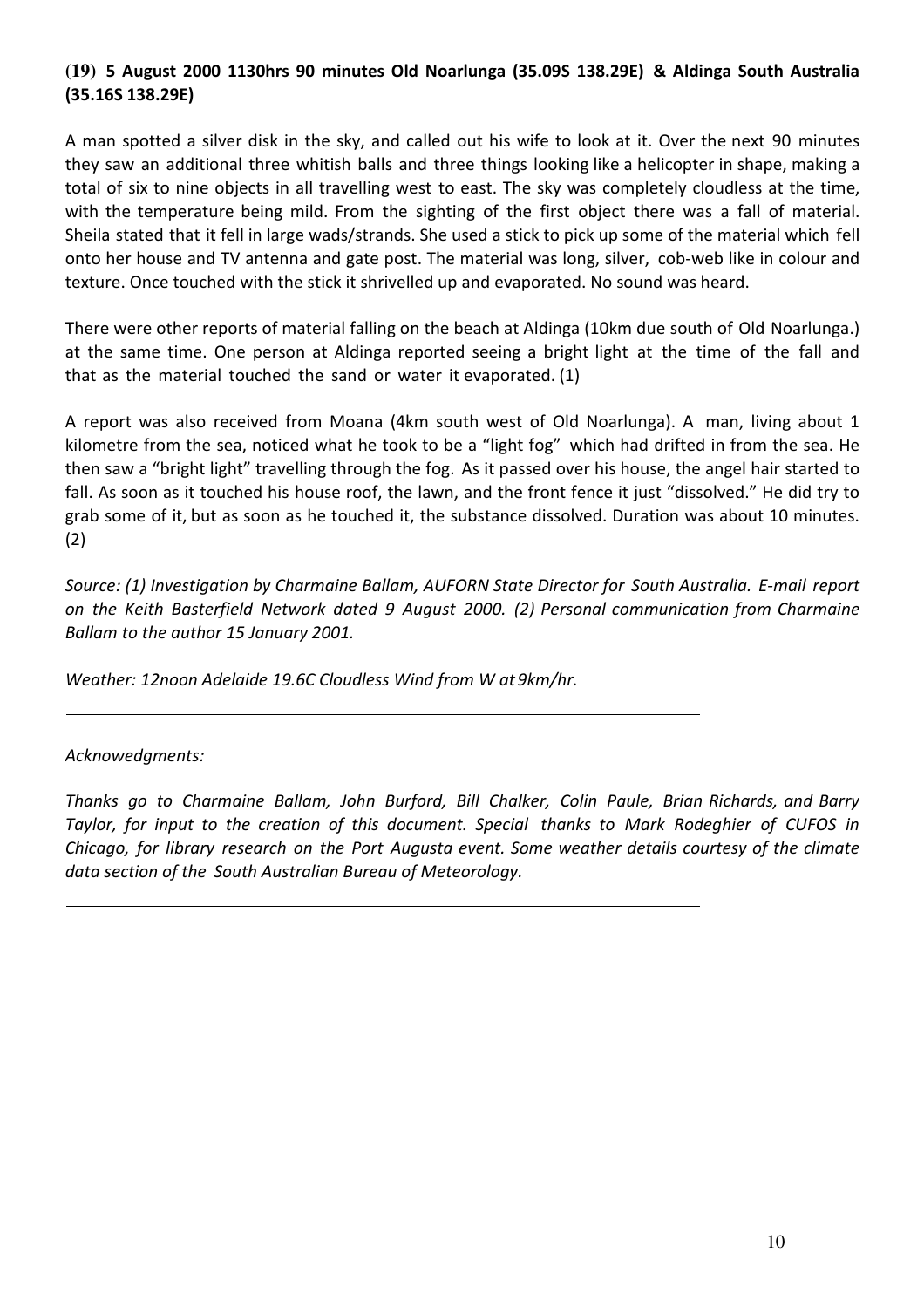#### **ANALYSIS OF CATALOGUE DATA**

## **1. Geographic location**

1a. Longitude (n=17)

| Longitude East (degrees) | <b>Number</b> |
|--------------------------|---------------|
|                          | Ο             |
| 115-119                  | 1             |
| 120-124                  | 1             |
| 125-129                  | 0             |
| 130-134                  | 0             |
| 135-139                  | 9             |
| 140-144                  | 2             |
| 145-149                  | 1             |
| 150-154                  | 3             |

Note: Australia stretches from 112 E to 154 E in longitude. 1b. Latitude (n=17)

| <b>Latitude South (degrees)</b> | <b>Number</b> |
|---------------------------------|---------------|
|                                 | ο             |
| $10 - 14$                       | 0             |
| $15 - 19$                       | 0             |
| $20 - 24$                       | 0             |
| $25 - 29$                       | 2             |
| 30-34                           | 10            |
| 35-39                           | 5             |
| 40-44                           | O             |

Note: Australia stretches from approximately 10 S to 44 S, yet known cases of Angel Hair cluster between 25 and 38 S. This clustering confirms an observation made by Sharp (1964) that all the cases of Angel hair in his global sample, occurred in the 27- 47 degree N or S band.

Source: Sharp, P F (1964.) "Angel Hair." Flying Saucer Review 10(1):14-15.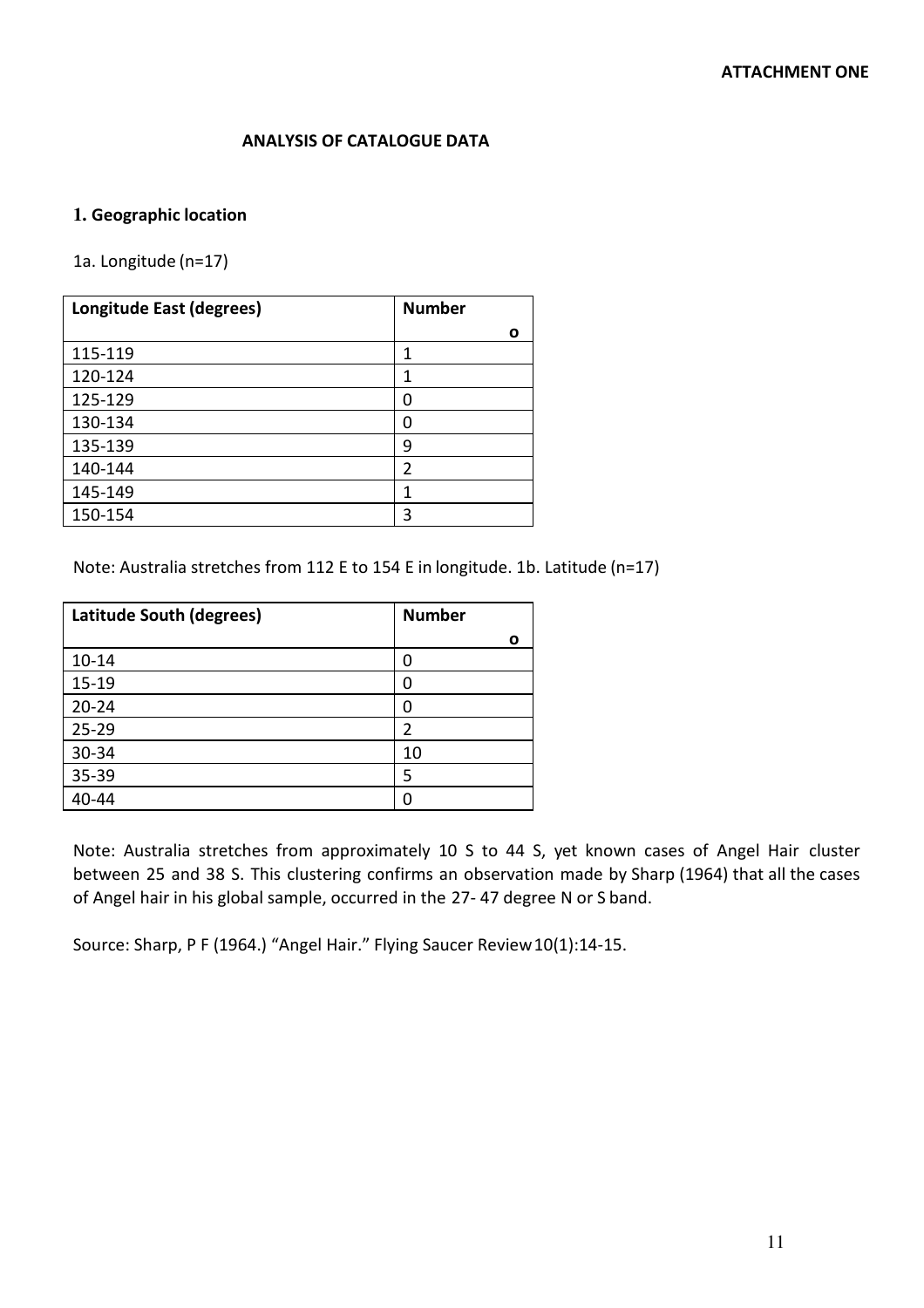# **2. Monthly frequency (n=17)**

| <b>Month</b> | <b>Number</b>  |
|--------------|----------------|
|              | О              |
| January      | 0              |
| February     | 0              |
| March        | $\overline{2}$ |
| April        | 0              |
| May          | 4              |
| June         | $\overline{2}$ |
| July         | 1              |
| August       | 4              |
| September    | 0              |
| October      | 3              |
| November     | 1              |
| December     | 0              |

Note: Summer n=0. Autumn n=6. Winter n=7. Spring n=4.

## **3. Time of day and duration**

3a. Time of day (n=12)

| Time of day | <b>Number</b> |
|-------------|---------------|
|             |               |
| 0-5 hours   |               |
| 6-11 hours  | 4             |
| 12-17 hours |               |
| 18-24 hours |               |
|             |               |

Note: The known start times of cases actually cluster between 8.20am and 4pm. 3b. Start time of

fall versus season (n=10)

| Case                   | <b>Start time of fall</b> | Season |
|------------------------|---------------------------|--------|
| Mt Hale                | 0820                      | Winter |
| Esperance              | 1000                      | Winter |
| Caroda                 | 1120                      | Winter |
| Old Noarlunga          | 1130                      | Winter |
| Quirindi               | 1200                      | Winter |
| Glenelg                | 1400                      | Spring |
| Maslins Beach          | 1510                      | Autumn |
| Caulfied               | 1550                      | Spring |
| Shepparton             | 1600                      | Autumn |
| <b>Christies Beach</b> | 1600                      | Autumn |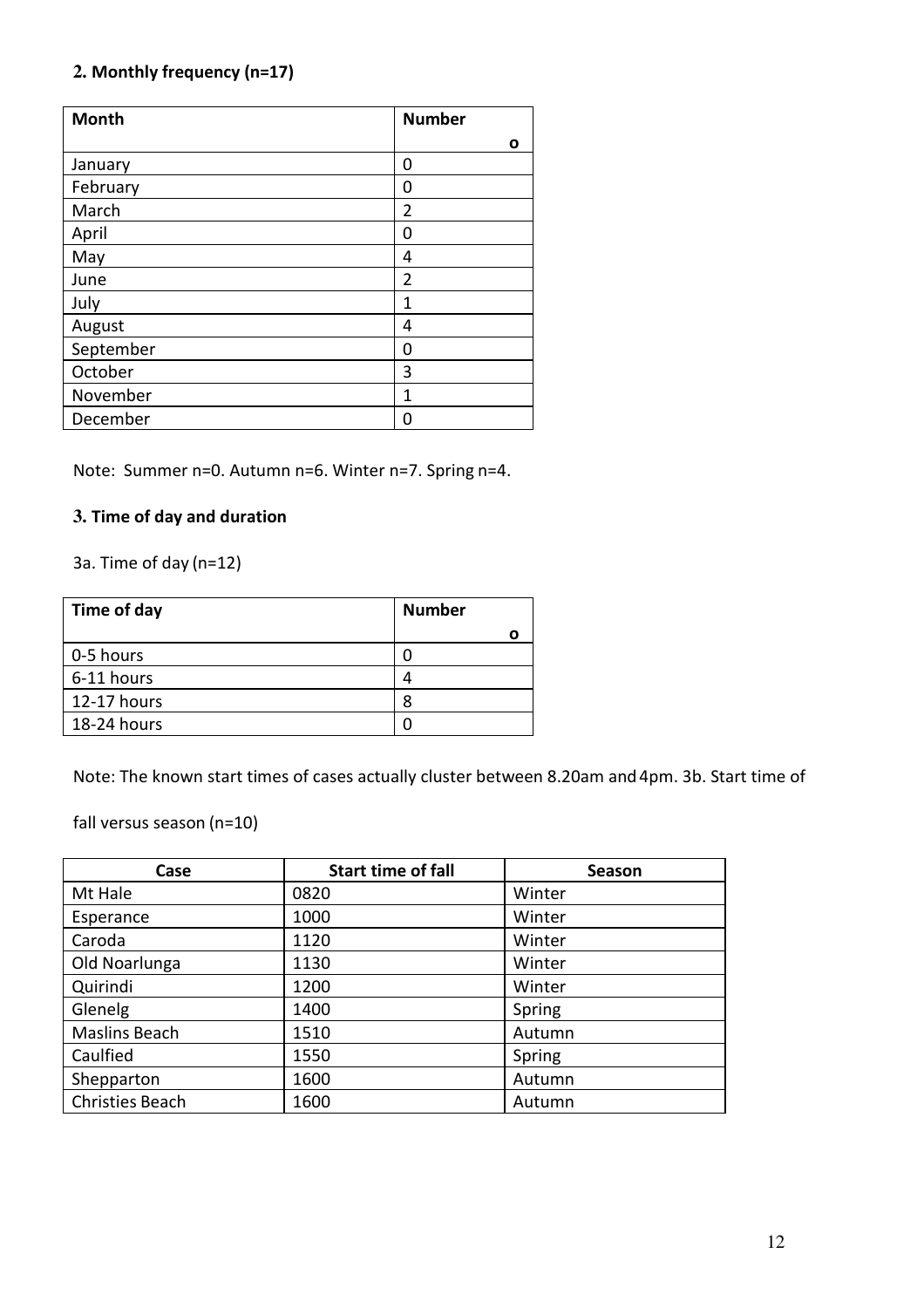Note: Why the start of winter falls should occur in the morning (Quirindi 12 noon) and Spring/Autumn falls occur in the afternoon is a feature requiring further research.

3c. Duration (n=6)

| Case           | <b>Duration</b> |
|----------------|-----------------|
|                | (mins)          |
| Mt Lyndhurst   | 60              |
| Mt Hale        | 55              |
| Maslins Beeach | 40              |
| Quirindi       | 90-120          |
| Esperance      | 210-300         |
| Old Noarlunga  | 90              |

Note: Where fall duration is known, it tends to be of a lengthy as opposed to a short, duration.

# **4. Type of location (n=17)**

| <b>Type of location</b> | <b>Number</b> |
|-------------------------|---------------|
|                         |               |
| Suburban                |               |
| Rural                   | 12            |

## **5. Weather**

Note: An \* indicates that the data was obtained from the climate data section of the South Australian branch of the Bureau of Meteorology.

## 5a. Temperature (n=15)

| Case name                  | <b>Detail</b>                     |
|----------------------------|-----------------------------------|
| Kingsthorpe                | N/a                               |
| Mt Lyndhurst               | Cool and damp                     |
| Victoria                   | N/a                               |
| Caulfield at 1550hrs       | 19.6C at Essendon at 1500hrs*     |
| Shepparton                 | N/a                               |
| Port Augusta               | N/a                               |
| Melbourne (time unknown)   | 8.9C at Essendon at 1200hrs*      |
| Mt Hale at 0820hrs         | 15.2C at Meekatharra at 0900hrs*  |
| Caroda at 1120hrs          | 7.2C at Narrabri West at 0900hrs* |
| Brinkley (time unknown)    | 16.1C at Adelaide at 1200hrs*     |
| Cheltenham (time unknown)  | 16.1C at Adelaide at 1200hrs*     |
| Grafton                    | Approx 21C                        |
| Christies Beach at 1600hrs | 30.7C at Adelaide at 1500hrs*     |
| Maslins Beach at 1510hrs   | 21.7C at Adelaide at 1500hrs*     |
| Glenelg                    | 28.5C                             |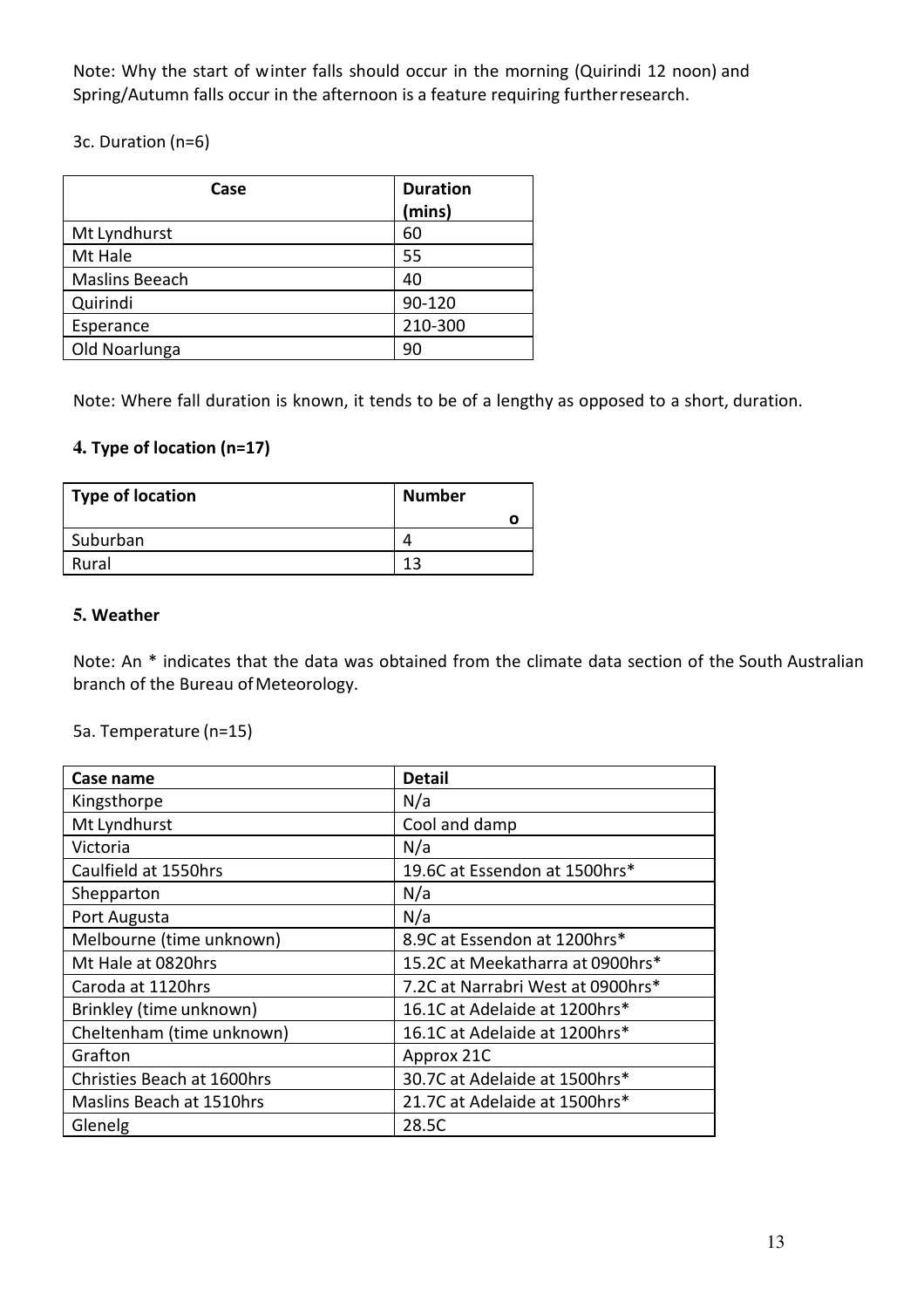| Gawler 40knm N of Adelaide (time<br>unknown) | 16.3C at Adelaide at 1200hrs*           |
|----------------------------------------------|-----------------------------------------|
| Quirindi at (1200-1300hrs)                   | Cool according to witness.              |
|                                              | 14.4C at Tamworth at                    |
| Esperance at 1000hrs                         | 13.9C at Esperance at 0900hrs*          |
| Old Noarlunga 30km S of Adelaide             | Mild unseasonably warm day for August   |
|                                              | according to witness. 19.6C at Adelaide |
|                                              | at 1200hrs*                             |

5b. Wind (n=15)

| Case name                                    | <b>Detail</b>                                                                                       |  |
|----------------------------------------------|-----------------------------------------------------------------------------------------------------|--|
| Kingsthorpe                                  | N/a                                                                                                 |  |
| Mt Lyndhurst                                 | Steady light breeze from SW                                                                         |  |
| Victoria                                     | N/a                                                                                                 |  |
| Caulfield at 1550hrs                         | From NW 37km/hr at Essendon<br>at 1500hrs*                                                          |  |
| Shepparton                                   | N/a                                                                                                 |  |
| Port Augusta                                 | N/a                                                                                                 |  |
| Melbourne (time unknown)                     | From S at 11km/hr*                                                                                  |  |
| Mt Hale at 0820hrs                           | From N at 18km/hr at Meekatharra at<br>0900hrs*                                                     |  |
| Caroda at 1120hrs                            | Wind was calm at Narrabri West at<br>0900hrs*                                                       |  |
| Brinkley (time unknown)                      | From W at 11km./hr at Adelaide at<br>1200hrs*                                                       |  |
| Cheltenham (time unknown)                    | From W at 11km./hr at Adelaide at<br>1200hrs*                                                       |  |
| Grafton                                      | Light breeze                                                                                        |  |
| Christies Beach at 1600hrs                   | From W at 11km/hr at Adelaide at<br>1500hrs*                                                        |  |
| Maslins Beach at 1510hrs                     | No surface wind according to witness.<br>From SE at 21km/hr at Adelaide at<br>1500hrs*              |  |
| Glenelg                                      | Seabreeze from WNW                                                                                  |  |
| Gawler 40knm N of Adelaide (time<br>unknown) | From N at 5km/hr at Adelaide<br>at 1200hrs*                                                         |  |
| Quirindi at (1200-1300hrs)                   | No surface wind according to witness.<br>From SW at 9km/hr at Tamworth at<br>1200hrs*               |  |
| Esperance at 1000hrs                         | No wind/slight seabreeze according to<br>witness.<br>From WSW at 8km/hr at Esperance at<br>0900hrs* |  |
| Old Noarlunga 30km S of Adelaide             | at 9km/hr at Adelaide<br>W<br>From<br>at 1200hrs*                                                   |  |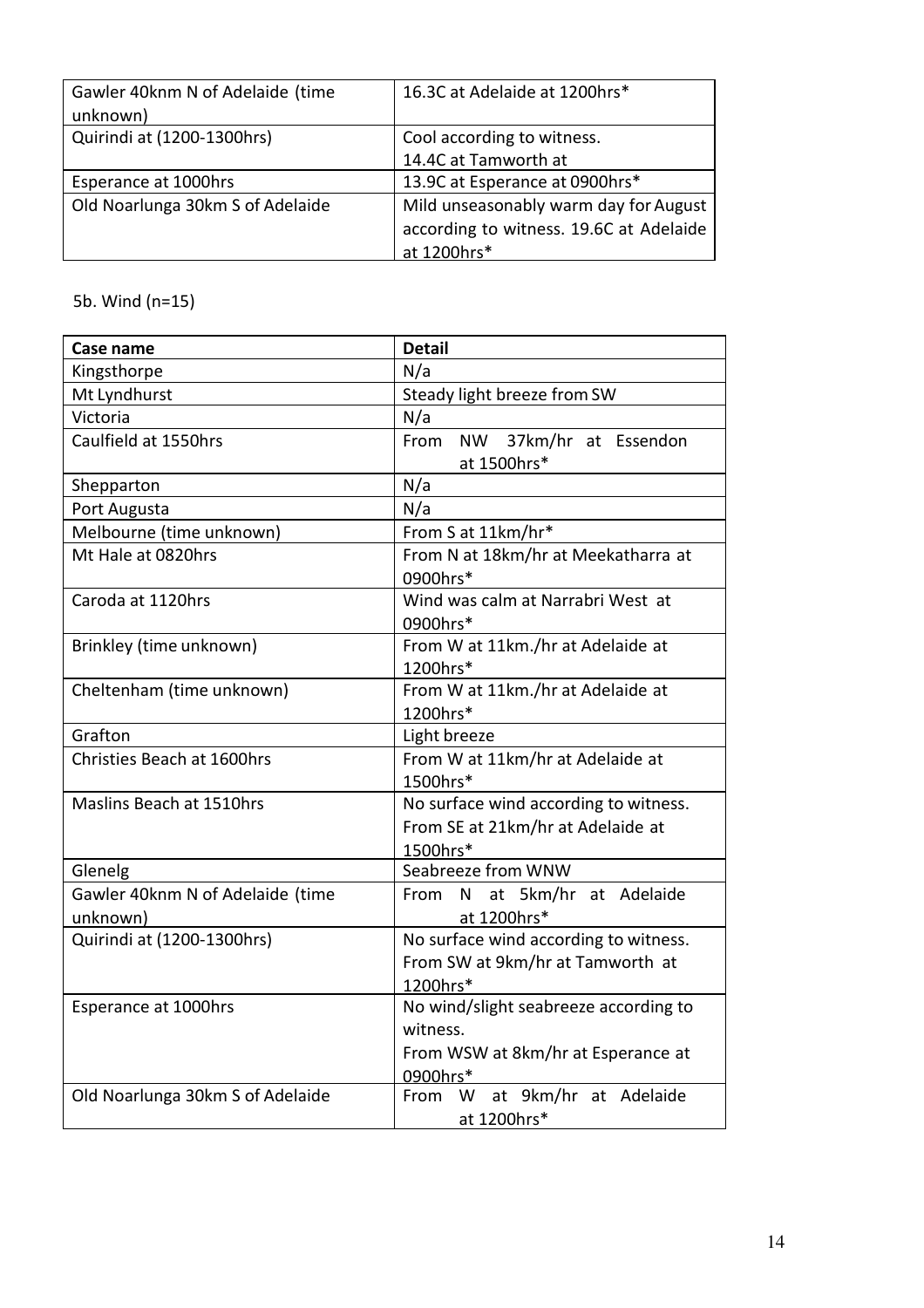| Case name                         | <b>Detail</b>                        |
|-----------------------------------|--------------------------------------|
| Kingsthorpe                       | Cloudless                            |
| Mt Lyndhurst                      | N/a                                  |
| Victoria                          | N/a                                  |
| Caulfield at 1550hrs              | 8/8 cloud                            |
| Shepparton                        | N/a                                  |
| Port Augusta                      | N/a                                  |
| Melbourne (time unknown)          | 2/8 cloud at Essendon at 1200hrs*    |
| Mt Hale at 0820hrs                | 1/8 cloud at Meekatharra at 0900hrs* |
| Caroda at 1120hrs                 | Cloudless according to witness.      |
|                                   | Cloudless at Narrabri West at        |
| Brinkley (time unknown)           | 6/8 at Adelaide at 1200hrs*          |
| Cheltenham (time unknown)         | 6/8 cloud at Adelaide at 1200hrs*    |
| Grafton                           | Cloudless                            |
| <b>Christies Beach at 1600hrs</b> | 8/8 at Adelaide at 1500hrs*          |
| Maslins Beach at 1510hrs          | Cloudless according to witnesss.     |
|                                   | 5/8 at Adelaide at 1500hrs*          |
| Glenelg                           | Cloudless                            |
| Gawler 40knm N of Adelaide (time  | Cloudless at Adelaide at 1200hrs*    |
| unknown)                          |                                      |
| Quirindi at (1200-1300hrs)        | Cloudless according to witness.      |
|                                   | Cloud data N/a from Bureau.          |
| Esperance at 1000hrs              | Cloudless according to               |
|                                   | witnesses. 1/8 at Esperance.         |
| Old Noarlunga 30km S of Adelaide  | Cloudless according to witness.      |
|                                   | Cloudless at Adelaide at 1200hrs*    |

Note: Cloud cover was 2/8 or less in 11 out of the 15 cases. The sky was reported "cloudless" in 9 out of the 15 cases.

5d. Direction of fall versus observed surface wind direction (n=15, however only 7 (marked \*\*) have both elements of data.

| Case                 | <b>Direction of fall</b> | <b>Observed surface wind</b> |
|----------------------|--------------------------|------------------------------|
|                      |                          | direction                    |
| Kingsthorpe          | N/a                      | N/a                          |
| Mt Lyndhurst**       | From SW                  | From SW                      |
| Victoria             | N/a                      | N/a                          |
| Caulfield at 1550hrs | N/a                      | $NW*$                        |
| Shepparton           | "Sailing north"          | N/a                          |
| Port Augusta         | N/a                      | N/a                          |
| Melbourne            | N/a                      | From S*                      |
| tim)                 |                          |                              |
| Mt Hale at 0820hrs** | UFOs travelled from N to | From N*                      |
|                      | S                        |                              |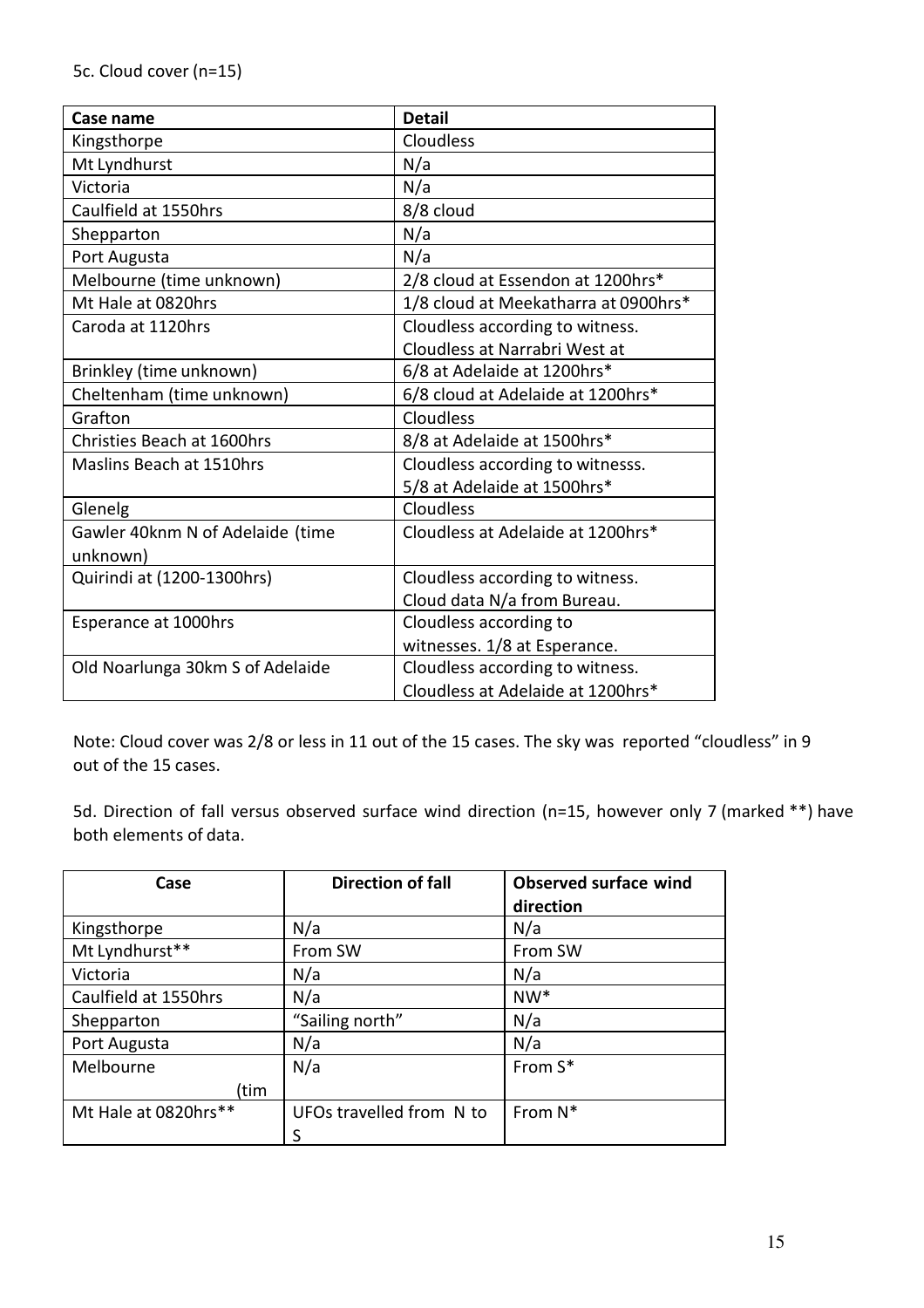| Caroda at 1120hrs**            | Various  | No wind*             |
|--------------------------------|----------|----------------------|
| Brinkley (time unknown)        | N/a      | From W*              |
| Cheltenham                     | N/a      | From W*              |
| (tim                           |          |                      |
| Grafton                        | N/a      | N/a                  |
| Christies Beach at 1600hrs     | N/a      | From W*              |
| <b>Maslins</b><br>Beach        | Various  | No wind              |
| at 1510hrs**                   |          |                      |
| Glenelg**                      | From WNW | From WNW             |
| Gawler<br>40knm<br>of<br>N     | N/a      | From $N^*$           |
| Adelaide (time unknown)        |          |                      |
| Quirindi<br>$(1200 -$<br>at at | Variious | From SW <sup>*</sup> |
| 1300hrs)**                     |          |                      |
| Esperance at 1000hrs           | N/a      | From WSW*            |
| Old Noarlunga 30km S of        | From W   | From W*              |
| Adelaide**                     |          |                      |

Note:

- There are 7 cases where both data elements are known
- Out of these, there are 5 cases where a wind was blowing
- In 4 out of these 5, the surface wind direction matched the fall direction.

## **6. UFO(s) reported? (n=19)**

6a. Yes/no

| <b>Detail</b> | <b>Number</b> |
|---------------|---------------|
|               |               |
| <b>No</b>     | ø<br>1        |
| Yes           | 8             |

6b. If yes, what? (n=8)

| Case name            | <b>Number</b>  | Colour       | <b>Shape</b> | Noise?   |
|----------------------|----------------|--------------|--------------|----------|
|                      | $\mathbf{o}$   |              |              |          |
| Pt Augusta           | ?              |              | ?            | 7        |
| Mt Hale              | 12             | Silver       | Round        | No       |
| Caroda               | 6              | Silver       | Round        | No       |
| Grafton              | $1*$           | White        | Elongated    | No       |
| <b>Christies Bch</b> | 5              | Silver       | ?            | 7        |
| Maslins Beach        | Multiple       | Silver/white | Round        | None     |
|                      |                |              |              | mentione |
| Quirindi             | 20             | Silver/grey  | Round        | No       |
| Old Noarlunga        | $\overline{7}$ | Silver/white | Round        | No       |

Note: \* Not observed by witness to fall.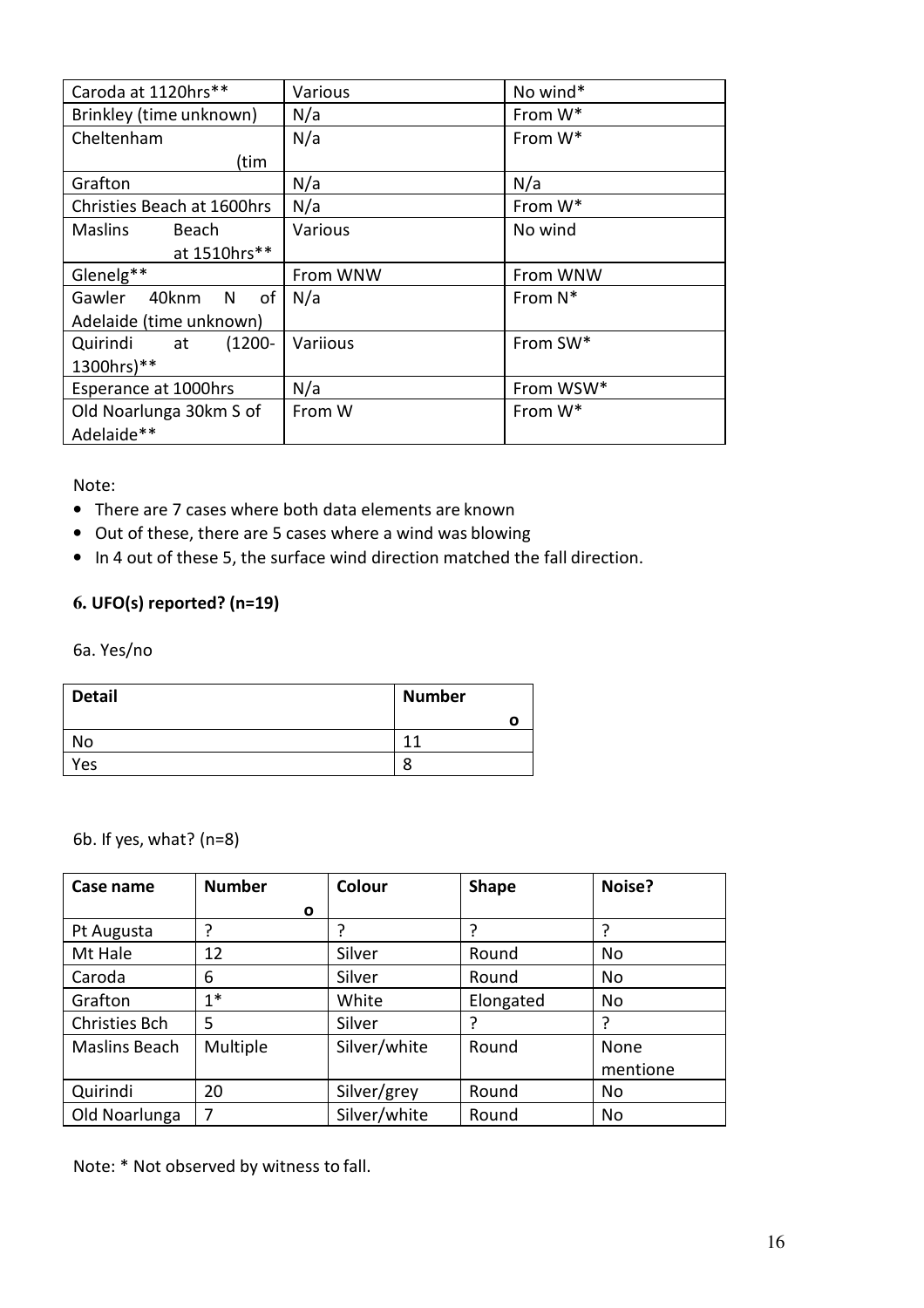Note: Where UFOs are reported in association with a fall, the number seen is greater than one and often greater than five.

| Case name            | Volume | Colour       | Length         | <b>Disappearance</b>       |  |
|----------------------|--------|--------------|----------------|----------------------------|--|
|                      |        |              | (cms)          |                            |  |
| Kingsthorpe          | Large  | ?            | ኃ              | Melted in hand             |  |
| Mt Lyndhurst         | ?      | ?            | $15 - 22$      | <b>Dissolved</b><br>in     |  |
|                      |        |              |                | minutes,                   |  |
| Victoria             | ŗ      | <sup>2</sup> | 7.5            | ς                          |  |
| Melbourne            | ?      | Grey-white   | ?              | Rapidly disintegrated      |  |
| Shepparton           | ?      | Pure white   | 900            | Wrinkled<br>but<br>did     |  |
|                      |        |              |                | not                        |  |
| Pt Augusta           | ?      | White        | ?              | ς                          |  |
| Melbourne            | Large  | ?            | ?              | Vanished in a few hours    |  |
| Mt Hale              | ?      | White        | ?              | Crumbled<br>&              |  |
|                      |        |              |                | disappeared                |  |
| Caroda               | ?      | Silver       | 150            | Slowly disintegrated       |  |
| <b>Brinkley</b>      | ?      | ?            | 1980           | 7                          |  |
| Cheltenham           | ?      | ?            | ?              | 2                          |  |
| Grafton              | ?      | White        | ?              | Dissipated into nothing    |  |
| <b>Christies Bch</b> | ?      | Ç            | ?              | ς                          |  |
| <b>Maslins Bch</b>   | 5      | White        | ?              | Melted<br>or               |  |
|                      |        |              |                | disappeared                |  |
| Glenelg              | ŗ      | White        | ?              | Dissolved in hand          |  |
| Gawler               | Ç      | 7            | $\overline{?}$ | Vapourised on touching     |  |
| Quirindi             | Large  | White        | 30             | Dissolved away to nothing  |  |
|                      |        |              |                | when handled               |  |
| Esperance            | Large  | White        | 450-600        | 2                          |  |
| Old Noarlunga        | Large  | Silver       | "Long"         | Shrivelled up & evaporated |  |

# **7. What fell? (n=19)**

Note: Out of the 6 six cases where length of strand is given, the shortest is 7.5cm and the longest 1980cm.

# **8. Distance over which fall was recorded (n=4)**

| Case          | <b>Details</b>                         |
|---------------|----------------------------------------|
| Melbourne     | "Seaside" suburbs                      |
| Quirindi      | Also reported at Piallaway 40km N      |
| Esperance     | Also reported at Munglinup 80km W,     |
|               | and a location 85km E.                 |
| Old Noarlonga | Also reported from Aldinga 10km S, and |
|               | Moana 4km SW                           |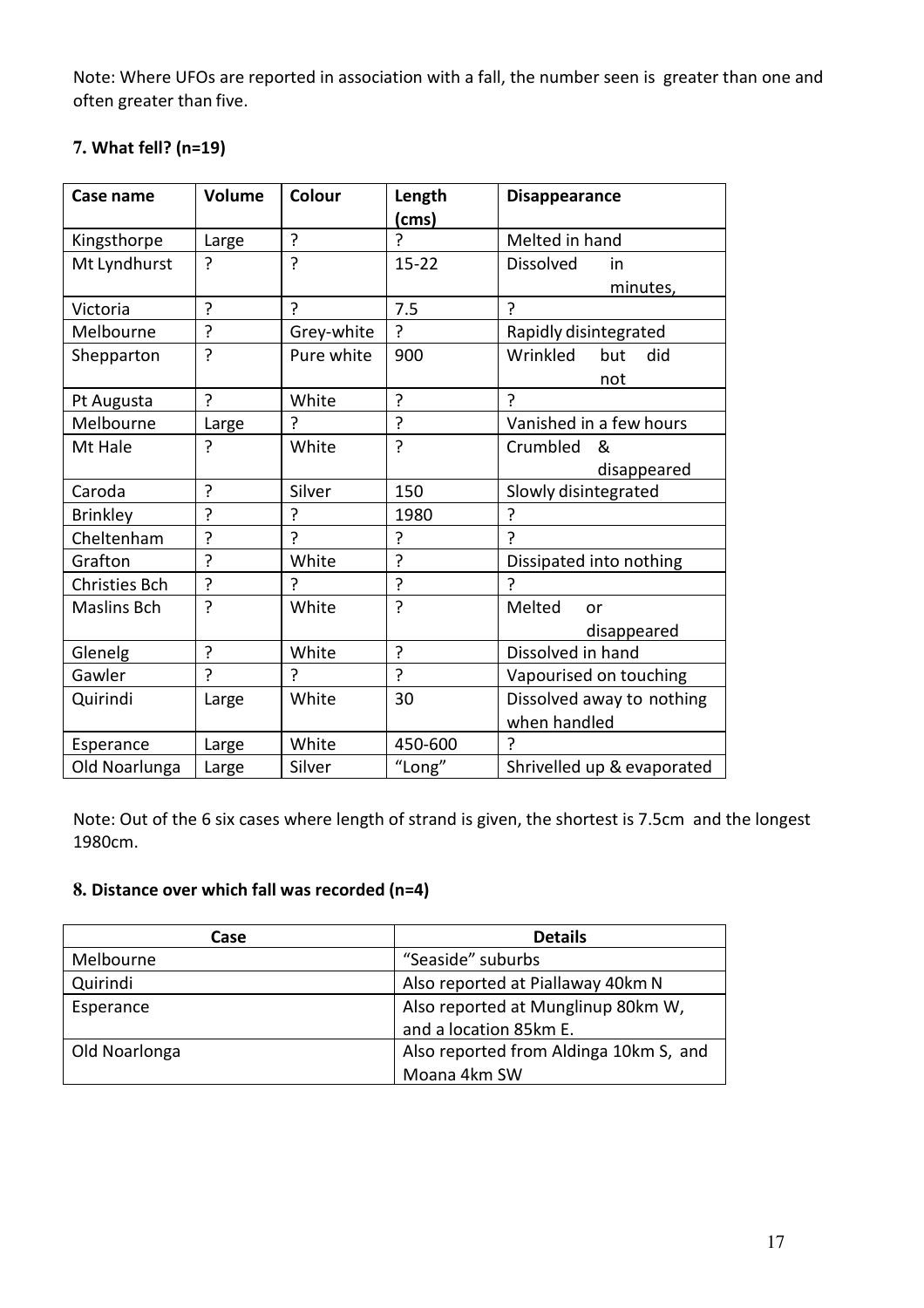# **9. Analysis of material (n=5)**

| Case name      | <b>Details</b>                                                    |
|----------------|-------------------------------------------------------------------|
| Victoria 1953  | Consisted of a nylon-like amorphous mass with traces of           |
|                | magnesium, calcium, boron and silicon                             |
| Shepparto      | Microscopic examination revealed mass of uniform<br>fine          |
| n 1954         | threads. Some resemblance to white raw silk or even nylon. Did    |
|                | not dissolve in water. Burned rapidly leaving no smell or ash,    |
|                | unlike wool, cotton, silk or cobwebs. Stretched easily at ends    |
| Melbourne 1956 | Tested with ethyl acetate, acetone and lactophenol dye.           |
|                | Magnified                                                         |
|                | 100 times. Burned and melted. Not wool, not derived from          |
| Quirindi 1998  | Sample identical to spiders' web. However, question of            |
|                | contamination of sample with real cobweb raised                   |
| Esperance 1999 | Spectrographic and electron microscope studies. Found copper,     |
|                | aliminium, zinc, iron, sodium, manganese, silicon and a number of |
|                | other minerals                                                    |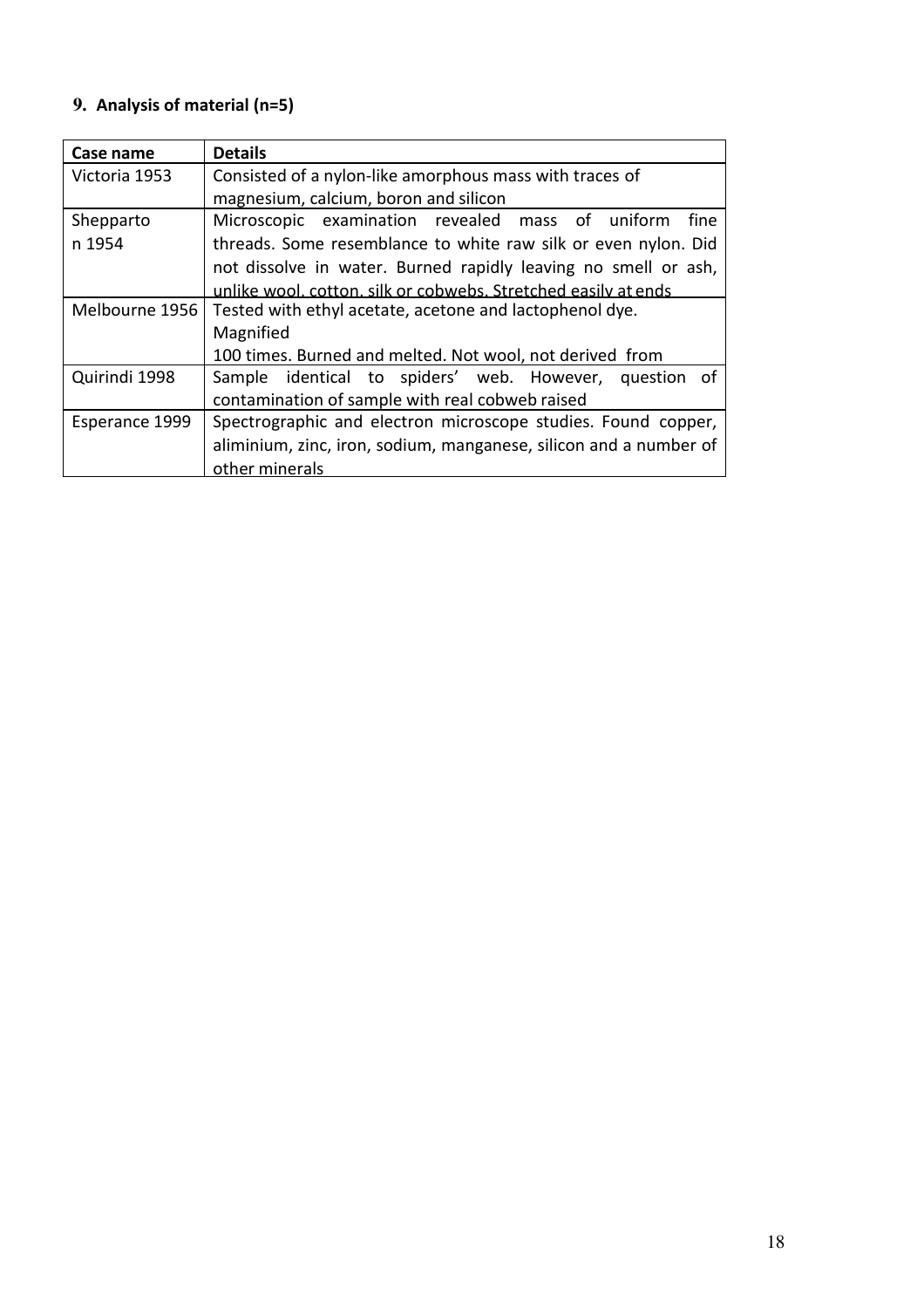## **(1) 1920 Grace Plains (State Unknown)**

"I was in the Grace Plains area in 1920. The fences, posts, trees, and thistles were all hung with gossamer-like streamers, and the air was full of them. On inspecting one on a post top, I found a small, fat, round spider in a ball of fluff. On releasing it from the post, it floated away in the air."

*Source: Letter to the Editor from F H Treloar, Felixstow. Adelaide Advertiser. 15 May 1968.*

*Note: Anyone come across other references? Which state?* 

## **(2) 31 July 1964 Gundagi New South Wales (25.04S 148.07E)**

Mr L W Hassack of Cowandilla SA took a remarkable photograph of an entire paddock covered with web in 1964 between Gundagi and Tumut NSW. Mr Hassack confirms that there were thousands of spiders in the web.

*Source: (1) Personal investigation K Basterfield. (2) Photograph appears in Basterfield, K. (1981.) "Angel's Hair:Myth or reality?" UFO Research Australia Newsletter 2(4):24* 

## **(3) May 1968 Adelaide Hills South Australia (35.00S 138.50E)**

Mrs Sybil Camac of Balhannah reported that transparent web had been noted on her property and identified as spiders' web from the spiders found in it.

*Source: Adelaide Advertiser 14 May 1968.* 

*.*

## **(4) May 1968 Glenelg Adelaide South Australia (34.56S 138.36E)**

Mr V Godic and Miss C Walsh picked up a few leaves covered with a web-like substance. They took them home and photographed them immediately. Spiders were scattered throughout the material which was later identified by the South Australian Museum as spiders' web.

*Source: Personal communication from Vladimir Godic to Keith Basterfield.* 

## **(5) 11 May 1968 1630hrs Peterborough South Australia (32.59S 138.50E)**

The lawns of the maternity wing of the Soldier's Memorial Hospital resembled a silken mat, after a fall of web. Mr Frank Foster reported that the web formed at about

4.30 p.m. Spiders were observed in the web. It disappeared overnight. Mr V H Mincham of the SA Museum said that although he hadn't seen the material it was probably web left by migrating orb weaver spiders.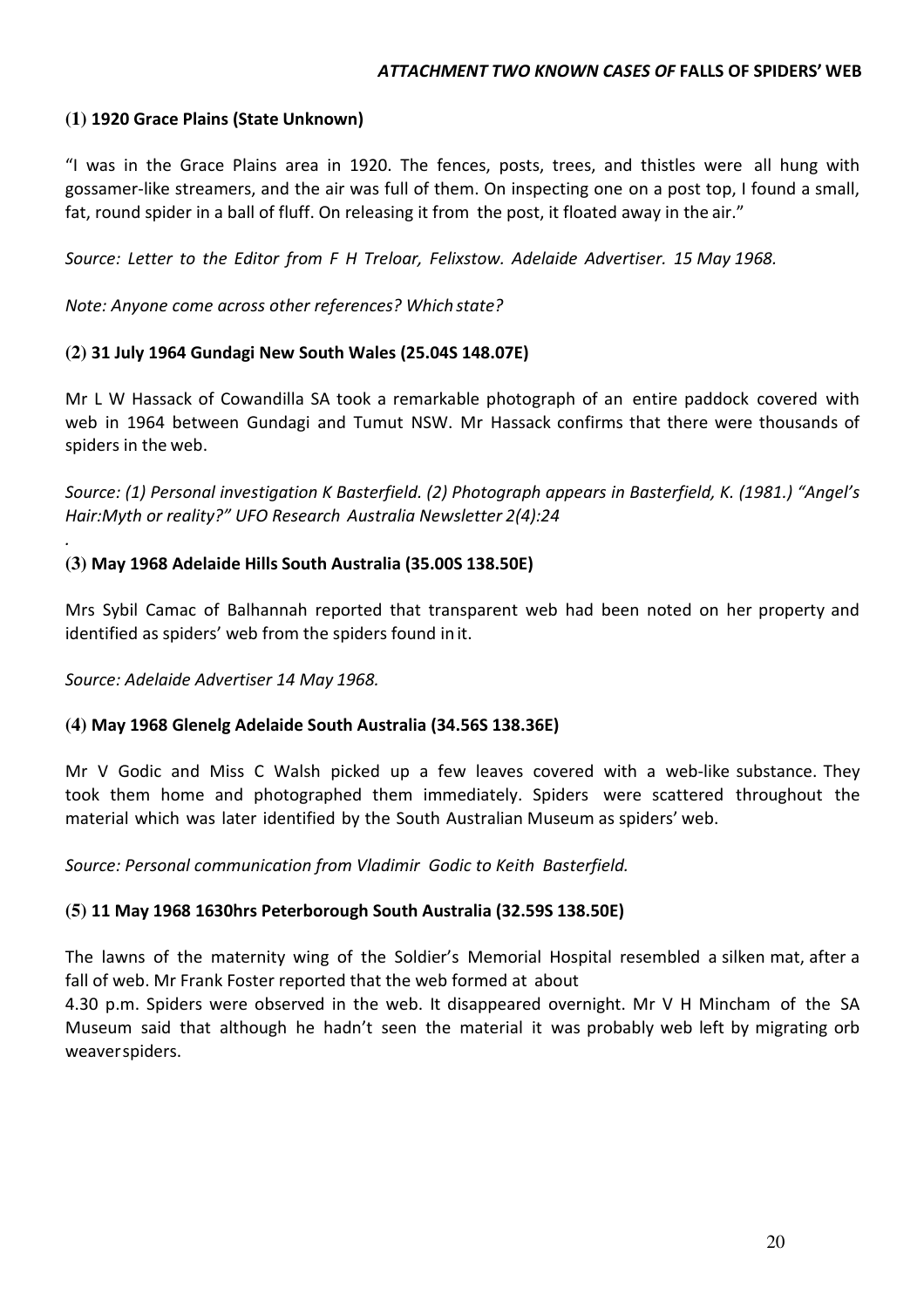*Source: Adelaide Advertiser 13 May 1968. Sunday Mail 12 May 1968. Weather: 12noon Adelaide* 

*16.1C 6/8 cloud cover Wind from W at 11km/hr.*

# **(6) 8 May 1982 1330hrs Wynn Vale Adelaide South Australia (35.00S 138.50E)**

While having lunch outside, the catalogue author noted glittering "curtains" of material drifting by. These caught on bushes and trees. Upon closer inspection, one piece was observed floating by with a spider hanging on the end. Other spiders were noted. However, five minutes later, not trace of either web or spiders was to be found. The temperature was 18 degrees C; weather fine, 3/8 cumulus cloud. No detectable wind.

*Source: Personal observation.*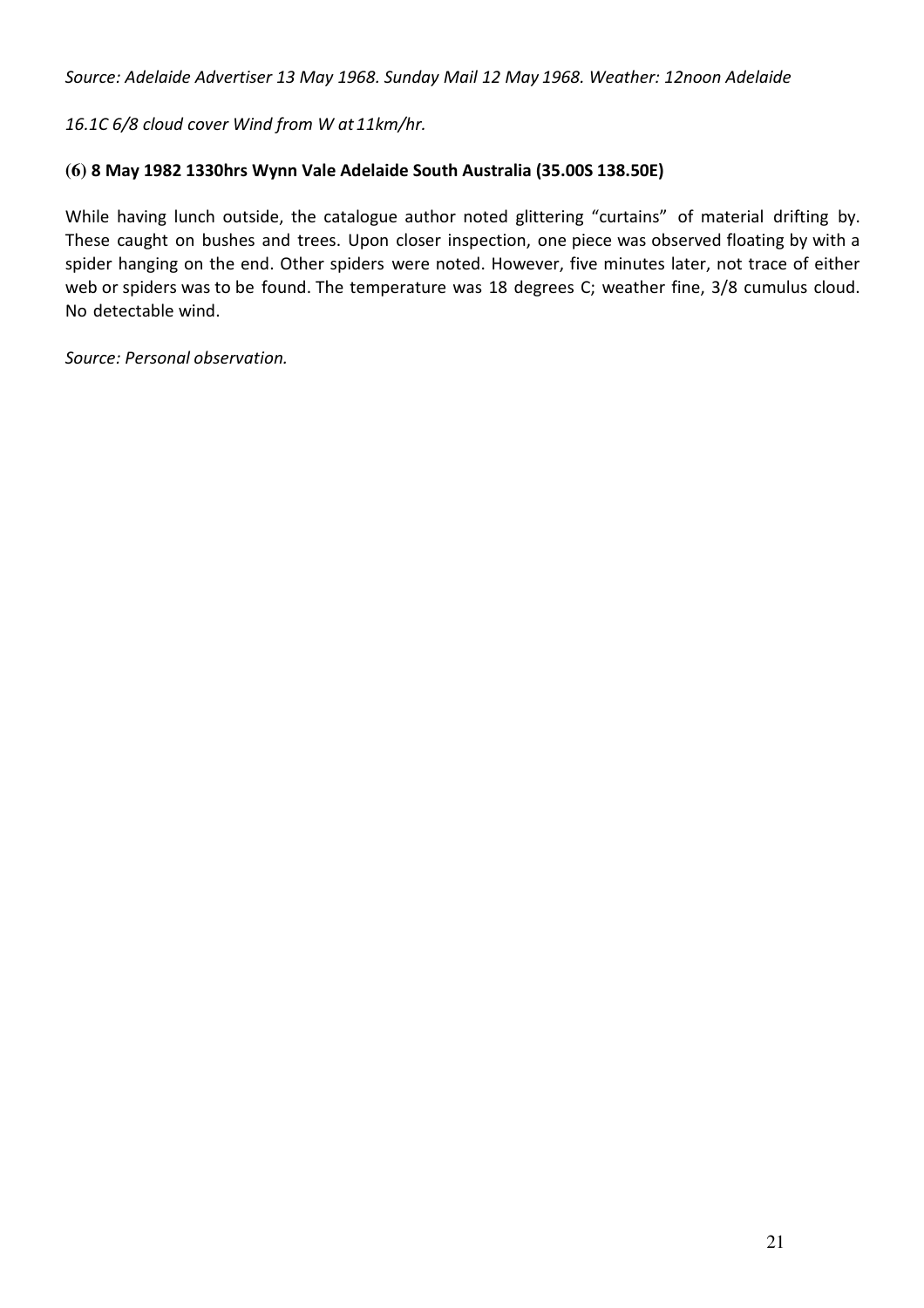### **OVERSEAS CASES WHERE ANALYSES FOUND FALLS TO BE DUE TO SPIDERS' WEB**

(1) On **30 September 1979,** between 3-6 pm there was a large fall of white material over an area of Denmark. The substance was described as light, thin, fibrous threads in long strands. It varied in size from small pieces to chunks the size of a football.

UFO group SUFOI spoke to a witness who stated that the material "...had disintegrated in his fingers." Two samples were analysed, one by SUFOI, and found to be composed of animal protein. In addition, some witnesses had seen spiders in the fall. SUFOI's investigations concluded it was a fall of spiders'web.

*Source: Andersen, Per (1980.) "Strange material fell over West Jutland." SUFOI Magazine. No. 1 pp5-7.*

(2) In **October 1976** a witness in the U.S. described a silent, dull silver, round object with a distinct outline. It was seen in the daylight for 2-4 minutes, "...dropping parachutes." White filaments fell to the ground. The witness stated that the material started to disappear. A sample was placed in a jar with a sealed lid. Analysis at the University of Illinois showed it was spiders' web.

*Source: Hendry, Allan (1979.( The UFO Handbook. New York. Doubleday & Co p 81 (case 1065).*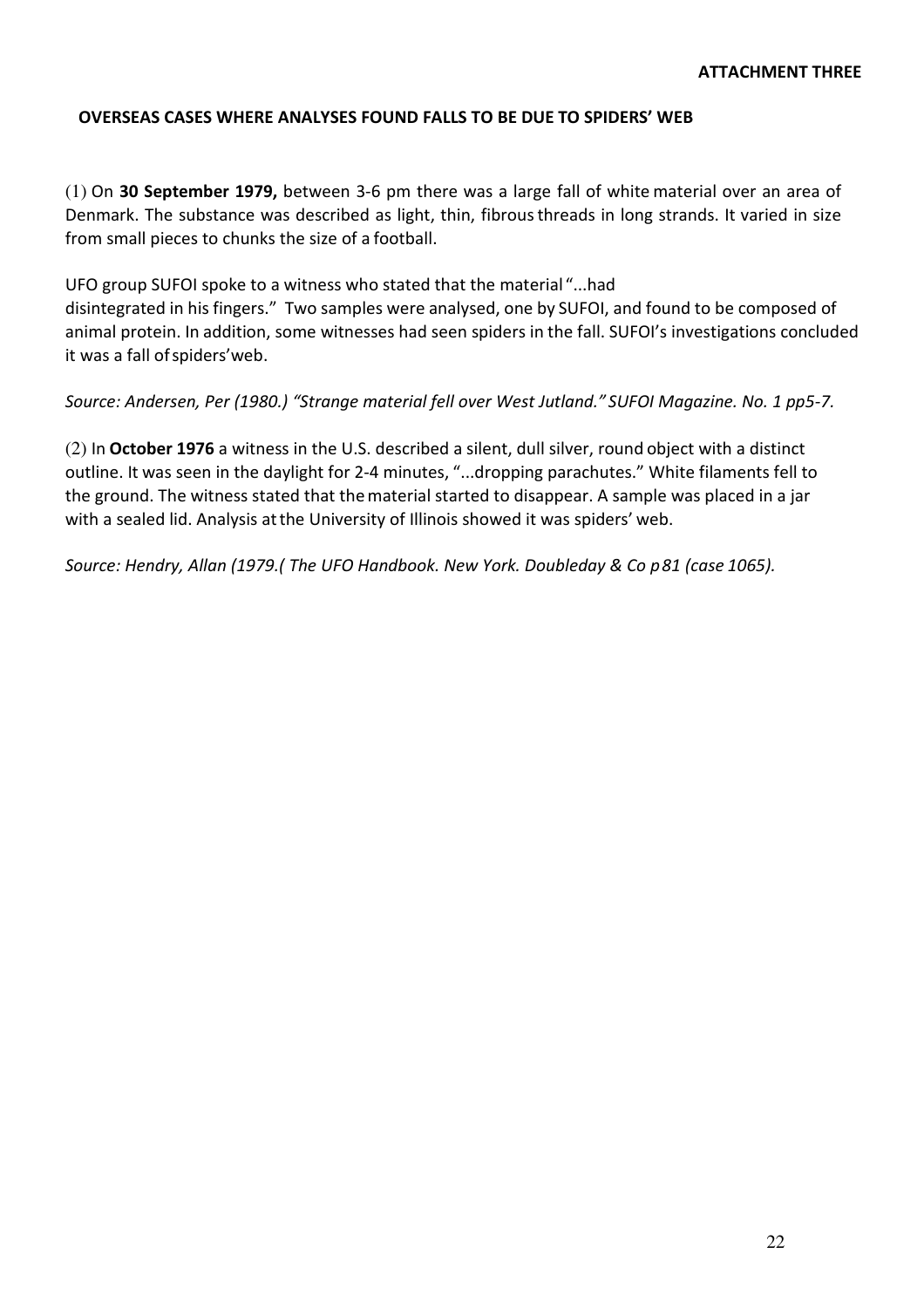#### **NOTES ON SPIDERS**

#### **Source: Barbara York Main. "Spiders." Collins. Sydney. 1984. ISBN 0 002165767.**

p 181 "In the temperate parts of the Old and New World the sheet-web weavers of the Linyphiidae are amongst the most abundant of spiders...Linyphiids are renowned for their propensity to provide gossamer-the strands and meshes of silk threads which festoon grasslands and shrubs at certain times of the year, *chiefly warm still days in autumn.* Both ballooning spiderlings and aeronautical older individuals are responsible for the trails of silk which glisten in the sky and later drape vegetation after the spiders have fallen to earth. While Lynphiids are the principal gossamer spiders of England and other parts of the Northern hemisphere, they are certainly not responsible for all the *notable falls of gossamer in Australia which are caused by a variety of native species in addition to introduced members of the Linyphiidae..."*

p 184 *"Spiderlings balloon on still clear autumn days."*

## **Source: Bert Brunet (1998). "The Silken Web." Reed New Holland. Sydney. ISBN 1 87633 427 4.**

p49 "A particularly interesting application of silk seen among the spiders is the forming of air balloons. These are especially used by young spiders when they disperse from their rest site and are ready for migration. When the young spider wished to travel, it raises its abdomen high and releases an abundance of liquid silk which dries immediately the air touches it. This is caught by the breeze, and the air currents lift it into the sky. Ballooning spiders have been found 4,300 metres up in the sky having attached themselves to aircraft.

Only two species of Mygalomorphs-Missulena insignis and conothele malayaria-are known to disperse by ballooning and consequently are found widely distributed. The majority of Araneomorphs do however disperse by ballooning to different locations. Often during mass migrations, the ground, grass and foliage of an area can be seen to be covered with masses of flocculent silk as a large population of spiderlings attempt to become airborne. "

p49 Ballooning in late Spring-Sep-Nov.

p51 "Even the coarsest spider silk is extremely fine...and it can be stretched to over 20 per cent its original length before breaking."

p52 "According to the species and the type of silk glands, a spider can produce an enormous range of silk textures, quality and colour...spiders' silk may be clear, white, silver, gold, yellow, cream, a range of pastel greens, blue, pink, or even deeper colours like bronze, brown or black."